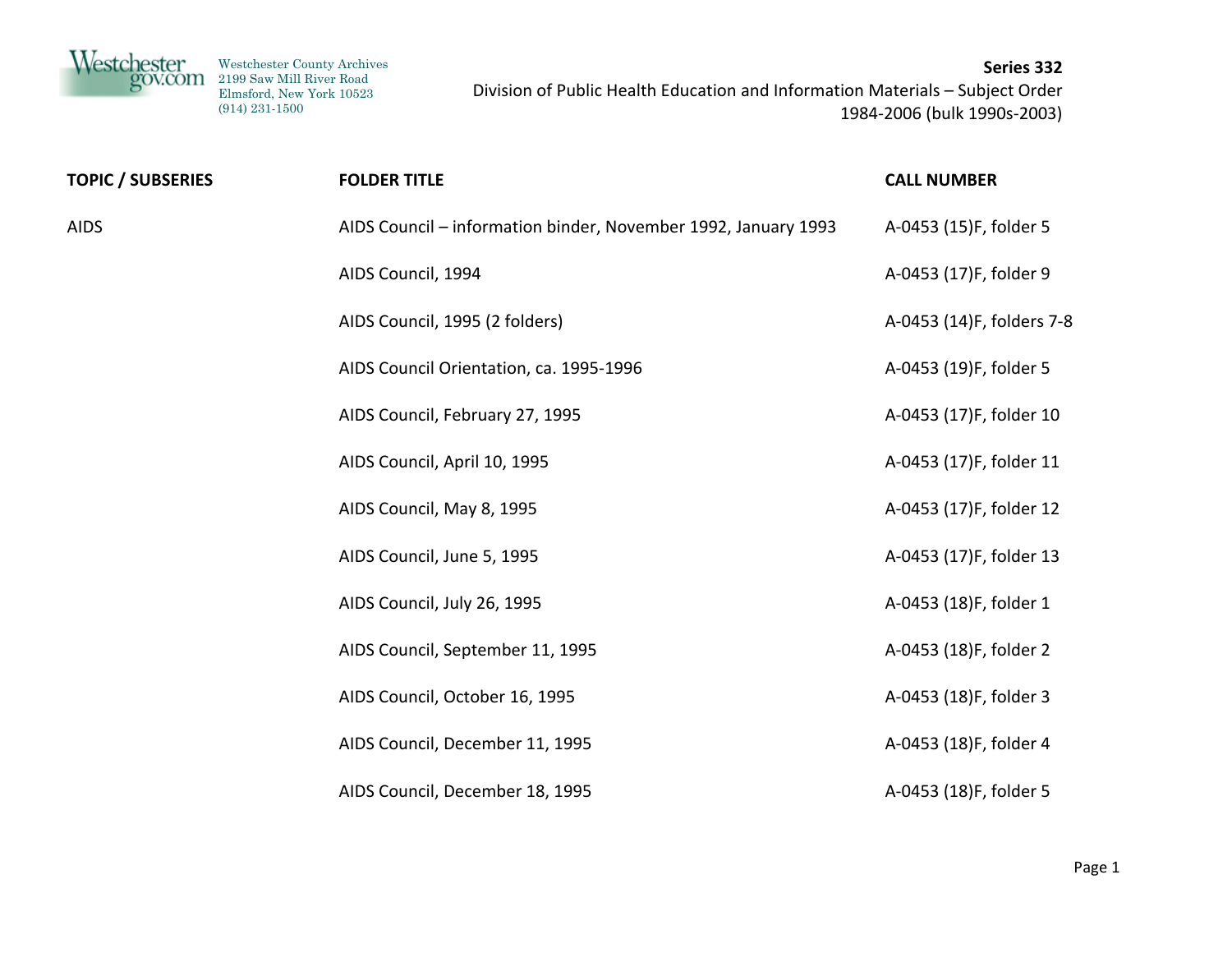| <b>TOPIC / SUBSERIES</b> | <b>FOLDER TITLE</b>                                                | <b>CALL NUMBER</b>      |
|--------------------------|--------------------------------------------------------------------|-------------------------|
| <b>AIDS</b>              | AIDS Council, February 26, 1996                                    | A-0453 (18)F, folder 6  |
|                          | AIDS Council, April 8, 1996 [includes draft of 1995 annual report] | A-0453 (18)F, folder 7  |
|                          | AIDS Council, May 14, 1996                                         | A-0453 (18)F, folder 8  |
|                          | AIDS Council, June 10, 1996                                        | A-0453 (18)F, folder 9  |
|                          | AIDS Council, September 9, 1996                                    | A-0453 (18)F, folder 10 |
|                          | AIDS Council, October 21, 1996                                     | A-0453 (18)F, folder 11 |
|                          | AIDS Council, December 9, 1996                                     | A-0453 (18)F, folder 12 |
|                          | AIDS Council, February 10, 1997                                    | A-0453 (18)F, folder 13 |
|                          | AIDS Council, April 14, 1997                                       | A-0453 (18)F, folder 14 |
|                          | AIDS Council, May 12, 1997                                         | A-0453 (18)F, folder 15 |
|                          | AIDS Council, June 9, 1997                                         | A-0453 (18)F, folder 16 |
|                          | AIDS Council, September 8, 1997                                    | A-0453 (18)F, folder 17 |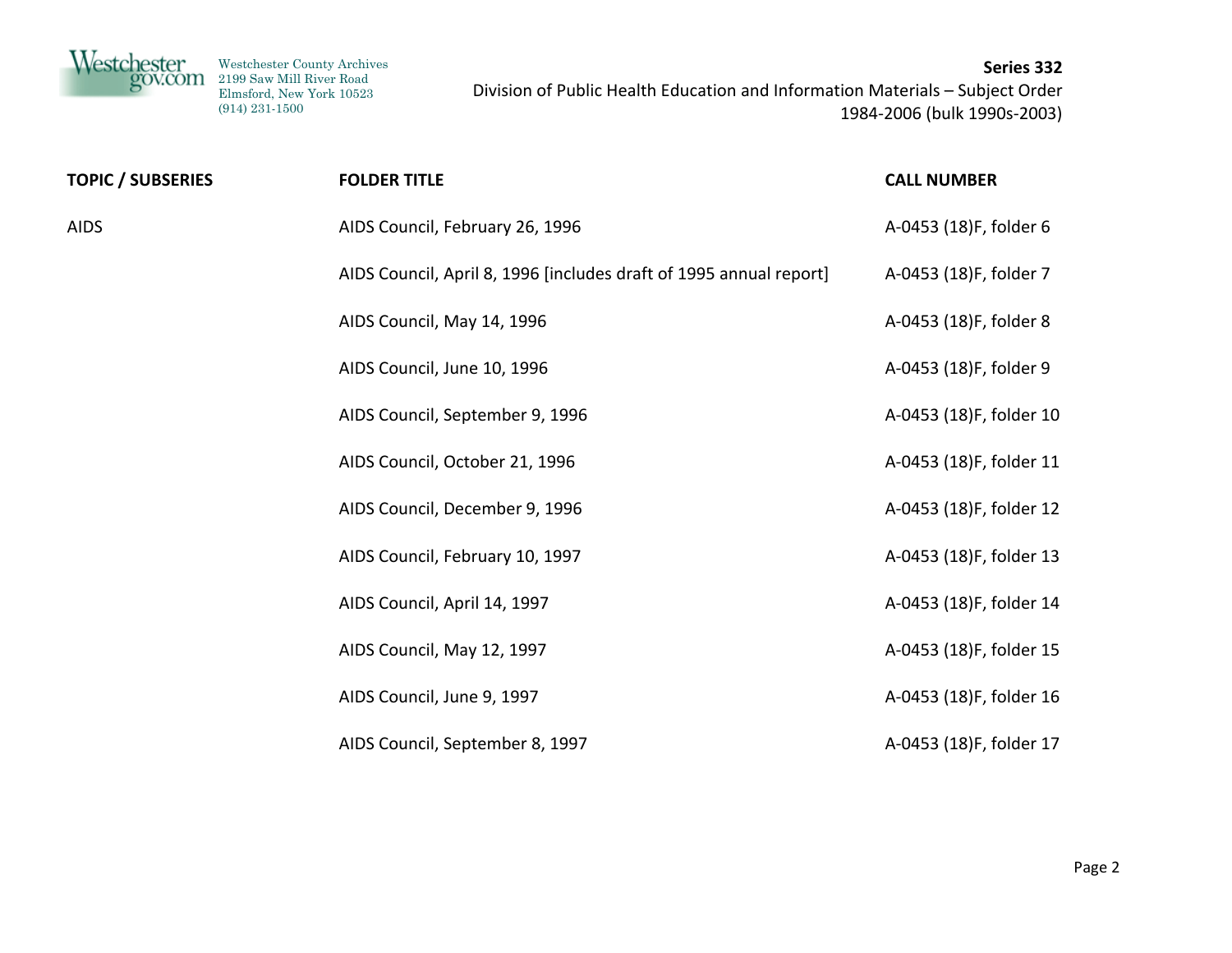| Westchester<br>POV.COM   | Westchester County Archives<br>2199 Saw Mill River Road<br>Elmsford, New York 10523<br>$(914)$ $231-1500$ | Division of Public Health Education and Information Materials - Subject Order | Series 332<br>1984-2006 (bulk 1990s-2003) |
|--------------------------|-----------------------------------------------------------------------------------------------------------|-------------------------------------------------------------------------------|-------------------------------------------|
| <b>TOPIC / SUBSERIES</b> |                                                                                                           | <b>FOLDER TITLE</b>                                                           | <b>CALL NUMBER</b>                        |
| <b>AIDS</b>              |                                                                                                           | AIDS Council, September 8, 1997 - HIV Counseling and Testing<br>Legislation   | A-0453 (18)F, folder 18                   |
|                          |                                                                                                           | AIDS Council, October 20, 1997                                                | A-0453 (18)F, folder 19                   |
|                          |                                                                                                           | AIDS Council, February 23, 1998                                               | A-0453 (18)F, folder 20                   |
|                          |                                                                                                           | AIDS Council (bulk minutes), June 1998-April 1999                             | A-0453 (14)F, folder 9                    |
|                          |                                                                                                           | AIDS Council (bulk minutes), July 1999-Sept. 2004 (4 folders)                 | A-0453 (15)F, folders 1-4                 |
|                          |                                                                                                           | AIDS Council - Task Force on Needle Deregulation, 2000-2001                   | A-0453 (19)F, folder 7                    |
|                          | 1995                                                                                                      | AIDS Council - Administrative Committee, January 1994, January 23,            | A-0453 (18)F, folder 21                   |
|                          |                                                                                                           | AIDS Council - Administrative Committee, March 13, 1995                       | A-0453 (18)F, folder 22                   |
|                          |                                                                                                           | AIDS Council - Administrative Committee, November 1995                        | A-0453 (18)F, folder 23                   |
|                          |                                                                                                           | AIDS Council - Administrative Committee, January 8, 1996                      | A-0453 (18)F, folder 24                   |
|                          |                                                                                                           | AIDS Council - Administrative Committee, February 5, 1996                     | A-0453 (19)F, folder 1                    |
|                          |                                                                                                           | AIDS Council - Administrative Committee, July 8, 1996                         | A-0453 (19)F, folder 2                    |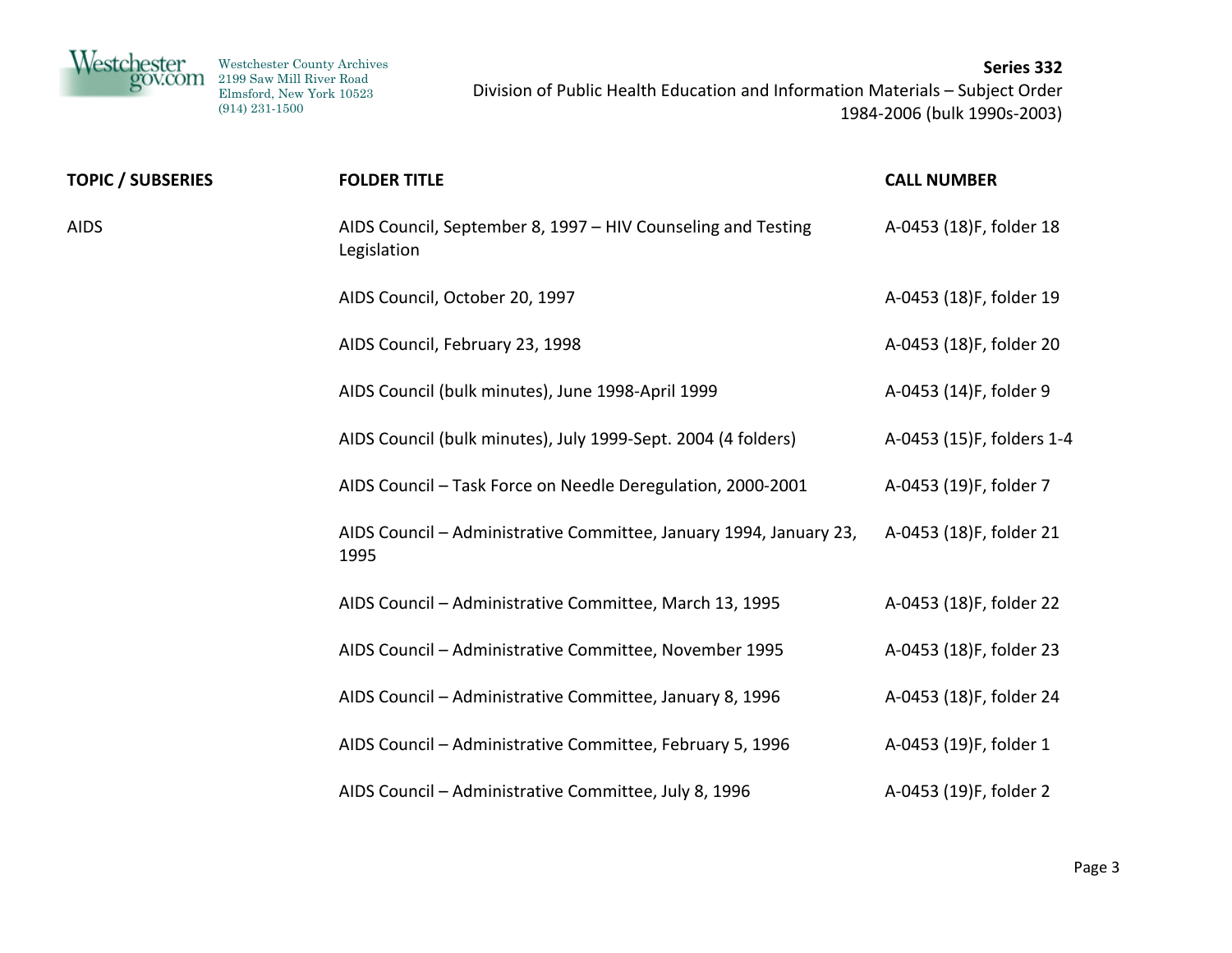| Westchester<br>gov.com | Westchester County Archives<br>2199 Saw Mill River Road | Series 332                                                                    |
|------------------------|---------------------------------------------------------|-------------------------------------------------------------------------------|
|                        | Elmsford, New York 10523                                | Division of Public Health Education and Information Materials - Subject Order |
|                        | $(914)$ 231-1500                                        | 1984-2006 (bulk 1990s-2003)                                                   |
|                        |                                                         |                                                                               |

| <b>TOPIC / SUBSERIES</b> | <b>FOLDER TITLE</b>                                                                                  | <b>CALL NUMBER</b>        |
|--------------------------|------------------------------------------------------------------------------------------------------|---------------------------|
| <b>AIDS</b>              | AIDS Council - Administrative Workgroup [sic], March 10, 1997                                        | A-0453 (19)F, folder 3    |
|                          | AIDS Council - Administrative Committee, July 14, 1997                                               | A-0453 (19)F, folder 4    |
|                          | AIDS Youth Council, 1995                                                                             | A-0453 (19)F, folder 6    |
|                          | Youth AIDS Advisory Council - Minutes, Correspondence, 1998-1999                                     | A-0453 (15)F, folder 7    |
|                          | PNAP [Partner Assistance Program] Task Force, 2000                                                   | A-0453 (15)F, folder 6    |
|                          | Partner Assistance Program (PNAP) Task Force, 2000 (2 folders)                                       | A-0453 (19)F, folders 8-9 |
|                          | Partner Assistance Program - Educational Matrix, 2000                                                | A-0453 (19)F, folder 10   |
|                          | Findings from the Youth Speaks Out on HIV/AIDS, June 1999                                            | A-0453 (15)F, folder 8    |
|                          | Youth Risk Behavior Surveillance - US, 1999                                                          | A-0453 (15)F, folder 9    |
|                          | Info Packet - Intimate Realities - An AIDS Prevention Program for<br>Inner City Youth, ca. 1989/1990 | A-0453 (16)F, folder 1    |
|                          | HIV/AIDS Prevention Strategies for the Youth of Westchester County,<br>ca. 1999                      | A-0453 (16)F, folder 2    |
|                          | Prevention Needs Assessment, 2003                                                                    | A-0453 (16)F, folder 3    |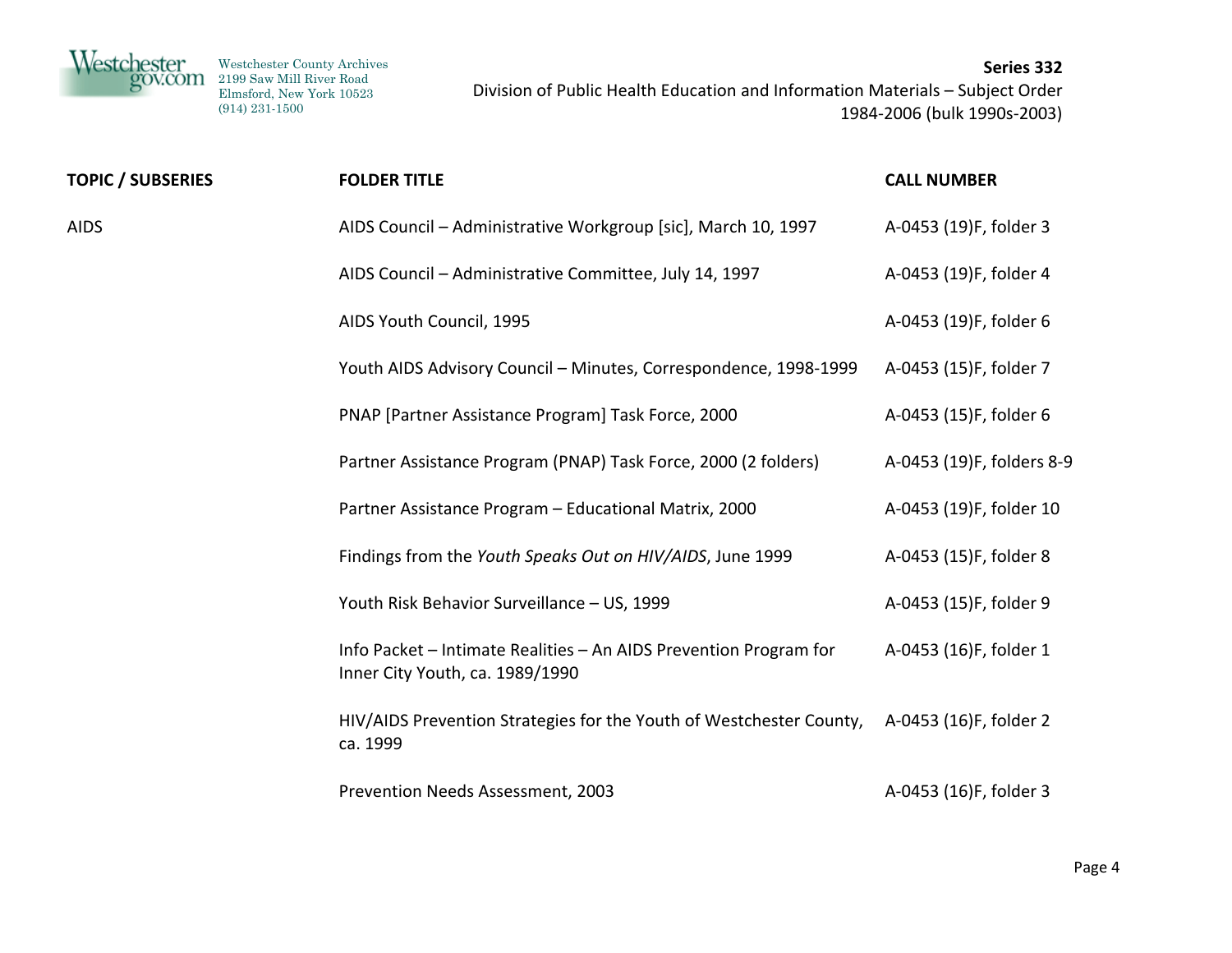| <b>TOPIC / SUBSERIES</b> | <b>FOLDER TITLE</b>                                                                                                  | <b>CALL NUMBER</b>        |
|--------------------------|----------------------------------------------------------------------------------------------------------------------|---------------------------|
| <b>AIDS</b>              | Center for Disease Control HIV/AIDS Prevention Information, 1993-<br>1995                                            | A-0453 (16)F, folder 4    |
|                          | AIDS Caregiving at Home, Script, 4 Module series, Westchester AIDS<br>Council, August 1995                           | A-0453 (16)F, folder 5    |
|                          | AIDS Home Care for the Nonprofessional (AIDS Project Los Angeles /<br>American Red Cross), ca. 1980s                 | A-0453 (16)F, folder 6    |
|                          | HIV/AIDS Strategic Plan for the Tri-County Region: Putnam, Rockland, A-0453 (16)F, folder 7<br>Westchester, May 1995 |                           |
|                          | HIV/AIDS Resource Directory of Service Providers, Fall 1996 (5 <sup>th</sup> )<br>Edition)                           | A-0453 (16)F, folder 8    |
|                          | Educational Materials - Newspaper Inserts, ca. 1990s / early 2000s                                                   | A-0453 (16)F, folder 9    |
|                          | Educational Materials, 1994-2006 (2 folders)                                                                         | A-0453 (17)F, folders 1-2 |
|                          | Educational Materials - "Everyone Has a Reason to Get an HIV Test"<br>campaign, 2001                                 | A-0453 (17)F, folder 3    |
|                          | Educational Materials, 1995-1997                                                                                     | A-0453 (11)F, folder 9    |
|                          | Report - AIDS Drug Resistance Program Participation in NYC, ca. 1998 A-0453 (17)F, folder 4                          |                           |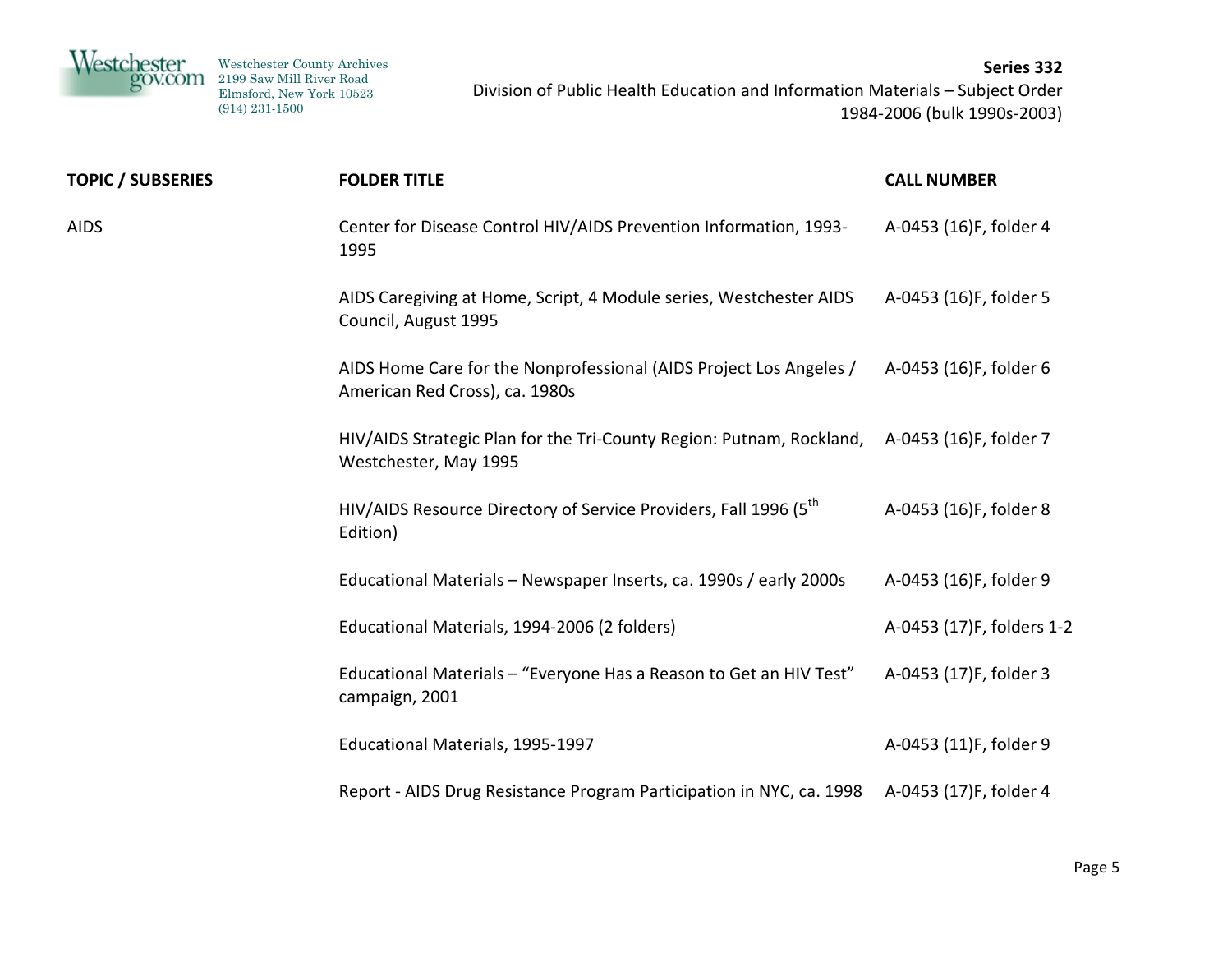Westchester Westchester County Archives 2199 Saw Mill River Road Elmsford, New York 10523 (914) 231-1500 **Series 332** Division of Public Health Education and Information Materials – Subject Order 1984‐2006 (bulk 1990s‐2003)

| <b>TOPIC / SUBSERIES</b> | <b>FOLDER TITLE</b>                                                                                                  | <b>CALL NUMBER</b>       |
|--------------------------|----------------------------------------------------------------------------------------------------------------------|--------------------------|
| <b>AIDS</b>              | AIDS Institute (New York State), 1993-1994                                                                           | A-0453 (17)F, folder 5   |
|                          | HIV Prevention and Risk Reduction Priorities, ca. 1995/1996                                                          | A-0453 (17)F, folder 6   |
|                          | Westchester Medical Center AIDS Management Program Status,<br>1993                                                   | A-0453 (17)F, folder 7   |
|                          | World AIDS Day, 1994, 1995, 1996, 1998, including tabulated<br>program results                                       | A-0453 (17)F, folder 8   |
|                          | My Sisters Place Operation Safety - HIV and Domestic Violence - NYS A-0453 (19)F, folder 11<br>Regulations, ca. 1999 |                          |
| <b>Beaches</b>           | News articles, press releases, health alerts, 1987-1998 (4 folders)                                                  | A-0453 (1)F, folders 1-4 |
| Lyme Disease             | Educational Materials, ca. 1980s-1990s                                                                               | A-0453 (10)F, folder 4   |
|                          | Slides recounting Lyme Disease activities, ca. 1989?                                                                 | A-0453 (20)F, folder 1   |
|                          | Press Kit - Lyme Disease Awareness Week, May 17-23, 1993                                                             | A-0453 (10)F, folder 5   |
|                          | Libraries and Video Stores receiving information on Lyme Disease<br>and Rabies, 1993-1994                            | A-0453 (19)F, folder 23  |
|                          | Newspaper Insert, Lyme Disease Awareness Week, May 16-22, 1994                                                       | A-0453 (10)F, folder 6   |
|                          |                                                                                                                      |                          |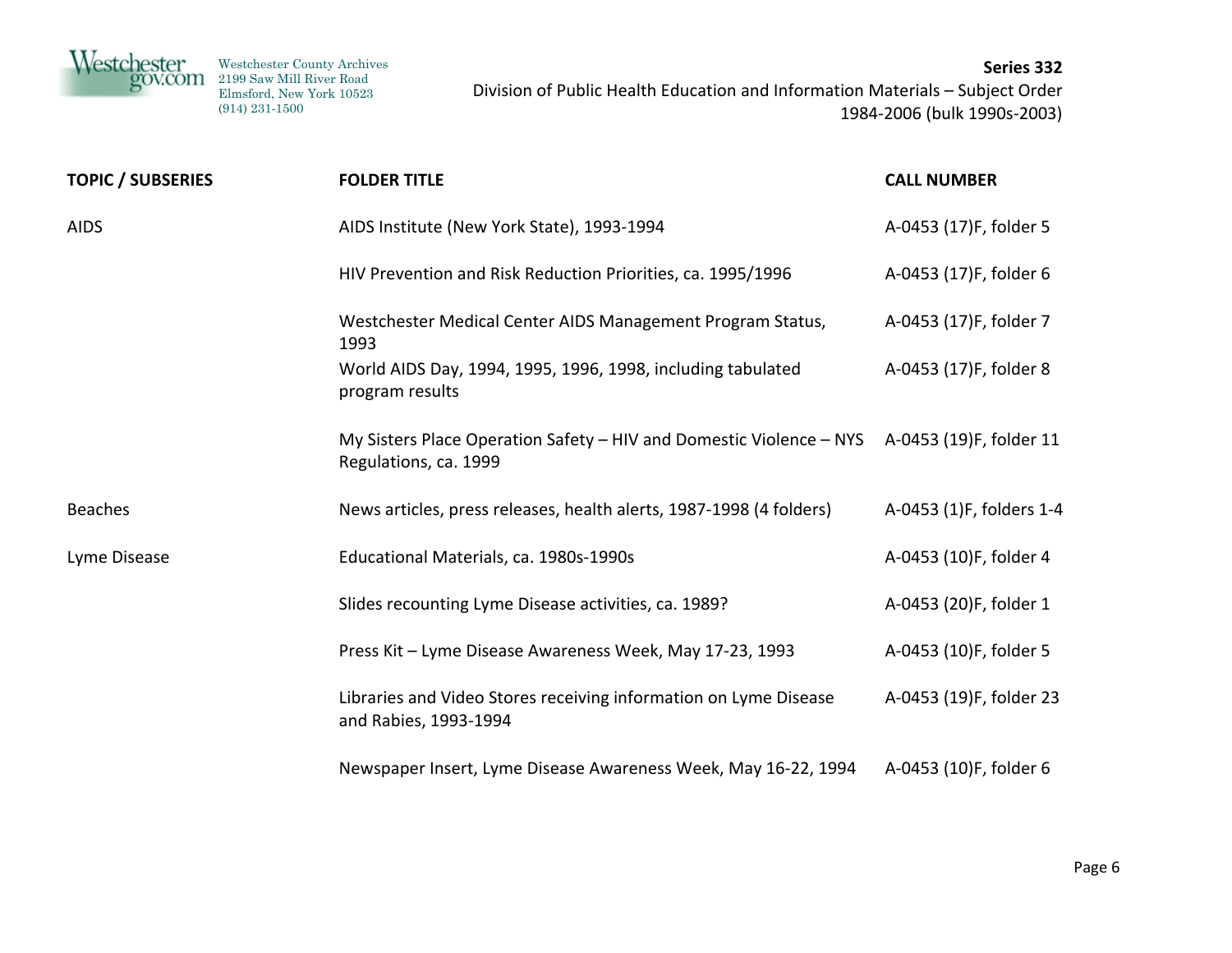Westchester Westchester County Archives 2199 Saw Mill River Road Elmsford, New York 10523 (914) 231-1500 **Series 332** Division of Public Health Education and Information Materials – Subject Order 1984‐2006 (bulk 1990s‐2003)

| <b>TOPIC / SUBSERIES</b> | <b>FOLDER TITLE</b>                                                                                  | <b>CALL NUMBER</b>      |
|--------------------------|------------------------------------------------------------------------------------------------------|-------------------------|
| Lyme Disease             | Slide Presentation - script only [slides on 3½ inch floppy disk], 1994                               | A-0453 (19)F, folder 15 |
|                          | Lyme Disease Facts for Physicians Conference, New York State<br>Department of Health, March 24, 1995 | A-0453 (21)F, folder 4  |
|                          | Miscellaneous, 1996-2005                                                                             | A-0453 (19)F, folder 22 |
|                          | Letters, 1996-1997                                                                                   | A-0453 (19)F, folder 16 |
|                          | News Articles, 1997                                                                                  | A-0453 (19)F, folder 17 |
|                          | Educational Grant Application to CDC, ca. 1997                                                       | A-0453 (19)F, folder 21 |
|                          | Report - Lyme Disease Education in Westchester County, New York,<br>1982-1997                        | A-0453 (10)F, folder 7  |
|                          | Third Party Information on Lyme Disease, ca. 1990s                                                   | A-0453 (21)F, folder 5  |
|                          | Presentations, Newsletters, Miscellaneous, 1988-2002                                                 | A-0453 (10)F, folder 8  |
|                          | Regional Lyme Disease Awareness Week, May 11-17, 1997                                                | A-0453 (20)F, folder 2  |
|                          | Tick-Borne Disease Survey, Summer 1997                                                               | A-0453 (20)F, folder 3  |
|                          | Tick-Borne Diseases Advisory Council Meeting, October 6, 1998                                        | A-0453 (20)F, folder 4  |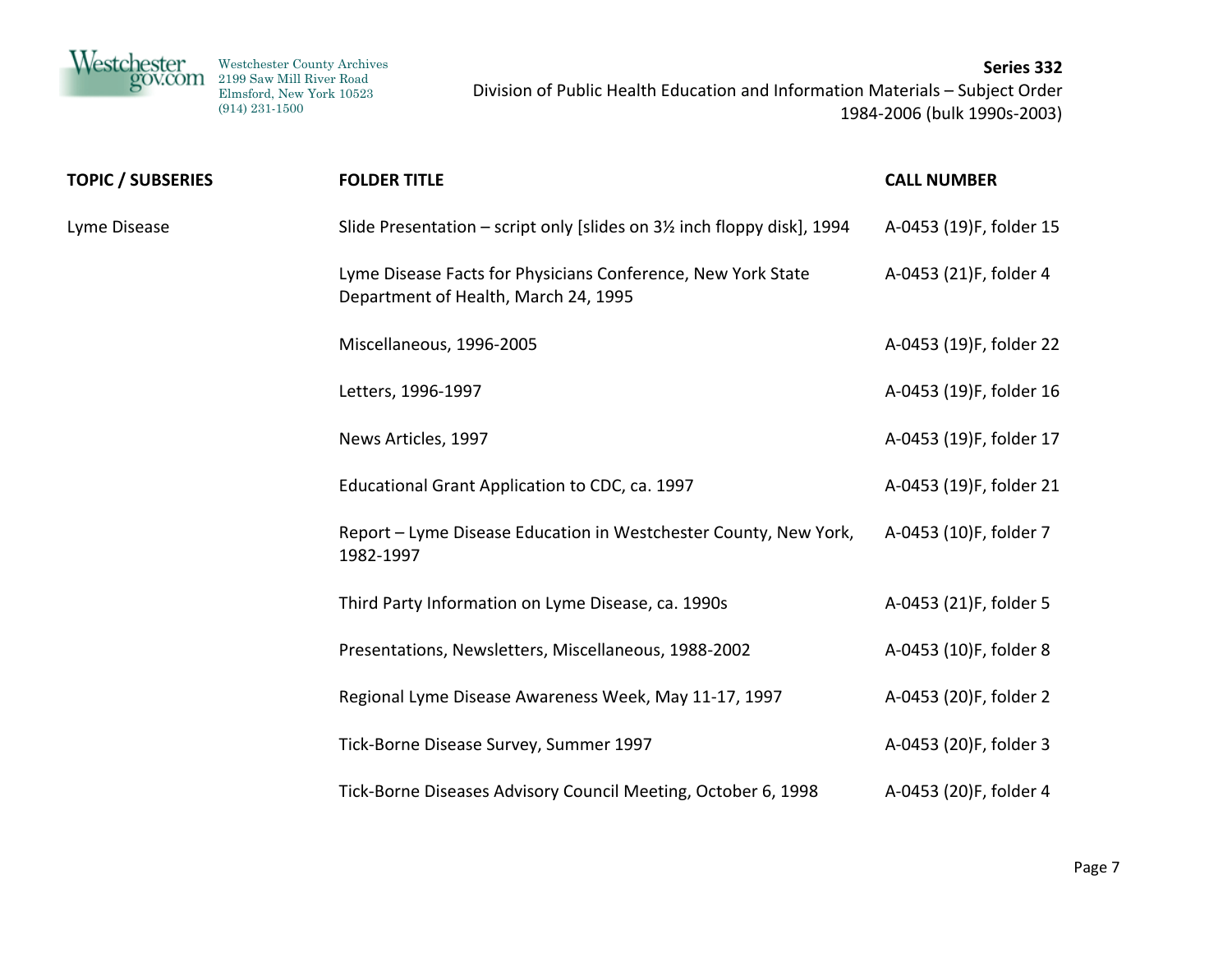

| <b>TOPIC / SUBSERIES</b> | <b>FOLDER TITLE</b>                                                                                    | <b>CALL NUMBER</b>      |
|--------------------------|--------------------------------------------------------------------------------------------------------|-------------------------|
| Lyme Disease             | Spring Update on Tick-Borne Diseases, May 3, 1999                                                      | A-0453 (20)F, folder 5  |
|                          | Lower Hudson Valley Regional Lyme Disease Advisory Council<br>Meeting, February 5, 1997                | A-0453 (20)F, folder 6  |
|                          | Lower Hudson Valley Regional Lyme Disease Advisory Council<br>Meeting, May 14, 1997                    | A-0453 (20)F, folder 7  |
|                          | Lower Hudson Valley Regional Lyme Disease Advisory Council<br>Meeting, October 29, 1997                | A-0453 (20)F, folder 8  |
|                          | Lower Hudson Valley Regional Lyme Disease Advisory Council<br>Meeting, March 4, 1998                   | A-0453 (20)F, folder 9  |
|                          | Lyme Disease Educational Grant "Healthy People 2000" - Quarterly<br>Report, November 1996-January 1997 | A-0453 (20)F, folder 10 |
|                          | Lyme Disease Educational Grant "Healthy People 2000" - Quarterly<br>Report, August-October 1997        | A-0453 (20)F, folder 11 |
|                          | Lyme Disease Educational Grant "Healthy People 2000" - Quarterly<br>Report, May-July 1998              | A-0453 (20)F, folder 12 |
|                          | Lyme Disease Educational Grant "Healthy People 2000" - Quarterly<br>Report, August-October 1998        | A-0453 (20)F, folder 13 |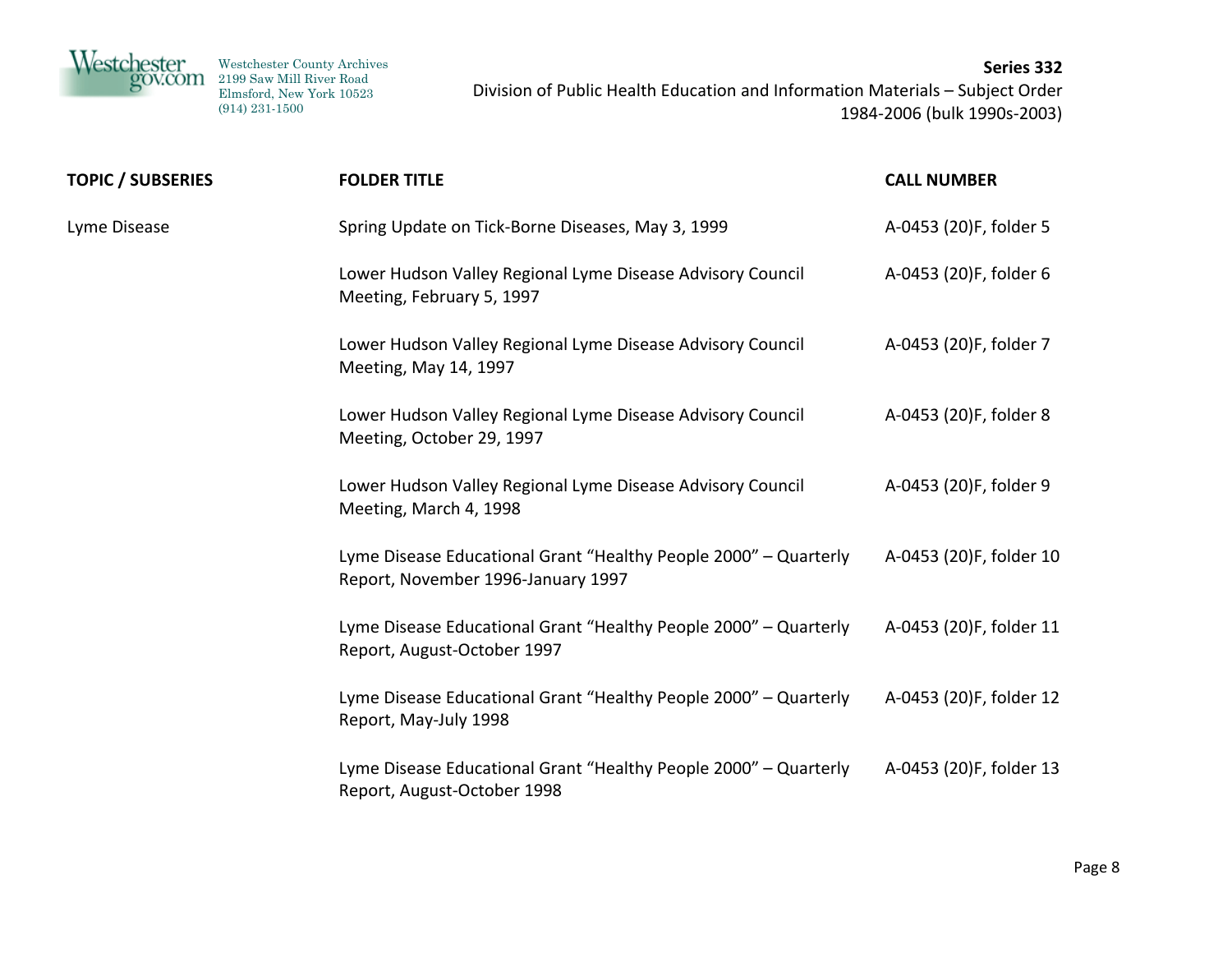| Westchester<br>gov.com | Westchester County Archives<br>2199 Saw Mill River Road<br>Elmsford, New York 10523<br>$(914)$ 231-1500 | Series 332<br>Division of Public Health Education and Information Materials - Subject Order<br>1984-2006 (bulk 1990s-2003) |
|------------------------|---------------------------------------------------------------------------------------------------------|----------------------------------------------------------------------------------------------------------------------------|
|                        |                                                                                                         |                                                                                                                            |

**TOPIC / SUBSERIES FOLDER TITLE CALL NUMBER**

| Lyme Disease | Lyme Disease Educational Grant "Healthy People 2000" - Quarterly<br>Report, November 1998-January 1999                                                                  | A-0453 (20)F, folder 14 |
|--------------|-------------------------------------------------------------------------------------------------------------------------------------------------------------------------|-------------------------|
|              | Lyme Disease Educational Grant "Healthy People 2000" - Quarterly<br>Report, February-April 1999                                                                         | A-0453 (20)F, folder 15 |
|              | Healthy People Grant Quarterly Report, February-April 2003                                                                                                              | A-0453 (20)F, folder 16 |
|              | New York State Department of Health (NYS DOH) Arthropod-Borne<br>Disease Program Lyme Disease Education and Surveillance Grant<br>Progress Reports, April-December 2003 | A-0453 (20)F, folder 17 |
|              | NYS DOH Arthropod-Borne Disease Program Lyme Disease Education<br>and Surveillance Grant Quarterly Report, January-March 2004                                           | A-0453 (21)F, folder 1  |
|              | NYS DOH Arthropod-Borne Disease Program Lyme Disease Education<br>and Surveillance Grant Quarterly Report, April-June 2004                                              | A-0453 (21)F, folder 2  |
|              | NYS DOH Lyme Disease Surveillance and Education Contractor<br>Meeting, June 9, 2005                                                                                     | A-0453 (21)F, folder 3  |
|              | Letters, 2003-2004                                                                                                                                                      | A-0453 (19)F, folder 18 |
|              | News Articles, 2003-2004                                                                                                                                                | A-0453 (19)F, folder 19 |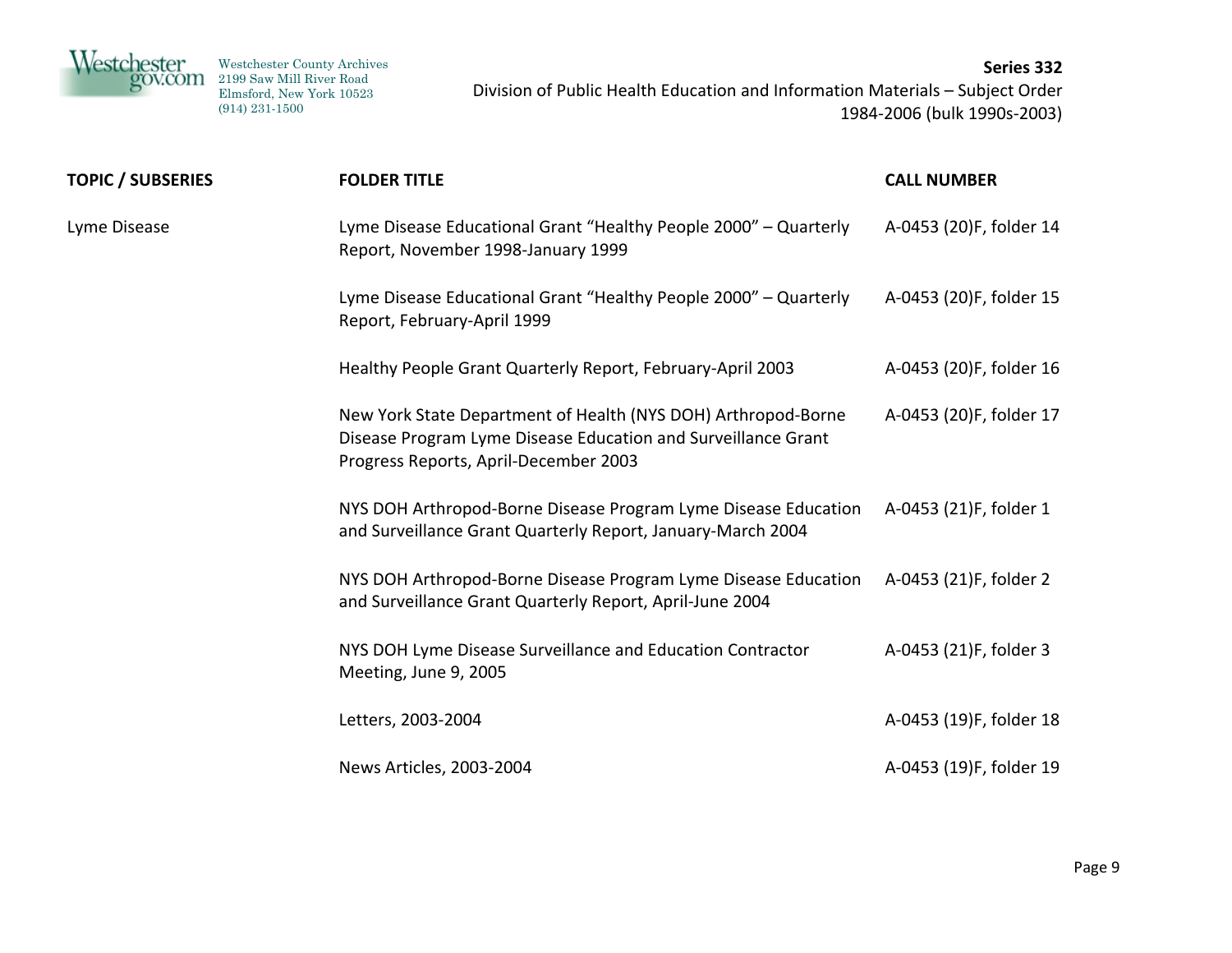| <b>TOPIC / SUBSERIES</b>                                                                                 | <b>FOLDER TITLE</b>                                                                   | <b>CALL NUMBER</b>       |
|----------------------------------------------------------------------------------------------------------|---------------------------------------------------------------------------------------|--------------------------|
| Lyme Disease                                                                                             | Press Release, 2004                                                                   | A-0453 (19)F, folder 20  |
| Rubella                                                                                                  | Rubella Outbreak, December 1997-July 1998 (2 folders)                                 | A-0453 (1)F, folders 5-6 |
| West Nile Virus / Outbreak of<br>West Nile Like Viral Encephalitis<br>/ St. Louis Encephalitis Fall 1999 | Information Packet, September 1999                                                    | A-0453 (1)F, folder 7    |
|                                                                                                          | Information Packet, September-October 1999                                            | A-0453 (1)F, folder 8    |
|                                                                                                          | Press Releases / Public Health Updates, September-November 1999                       | A-0453 (1)F, folder 9    |
|                                                                                                          | Public Information and Education Materials (flyers, etc.), September-<br>October 1999 | A-0453 (1)F, folder 10   |
|                                                                                                          | Mosquito Spray Schedules, Flyers, Maps, September-October 1999                        | A-0453 (1)F, folder 11   |
|                                                                                                          | News Articles, September 1999                                                         | A-0453 (1)F, folder 12   |
|                                                                                                          | News Articles, October 1999                                                           | A-0453 (2)F, folder 1    |
| West Nile Virus 2000                                                                                     | Press Releases and Public Health Updates, January-September 2000<br>(4 folders)       | A-0453 (2)F, folders 2-5 |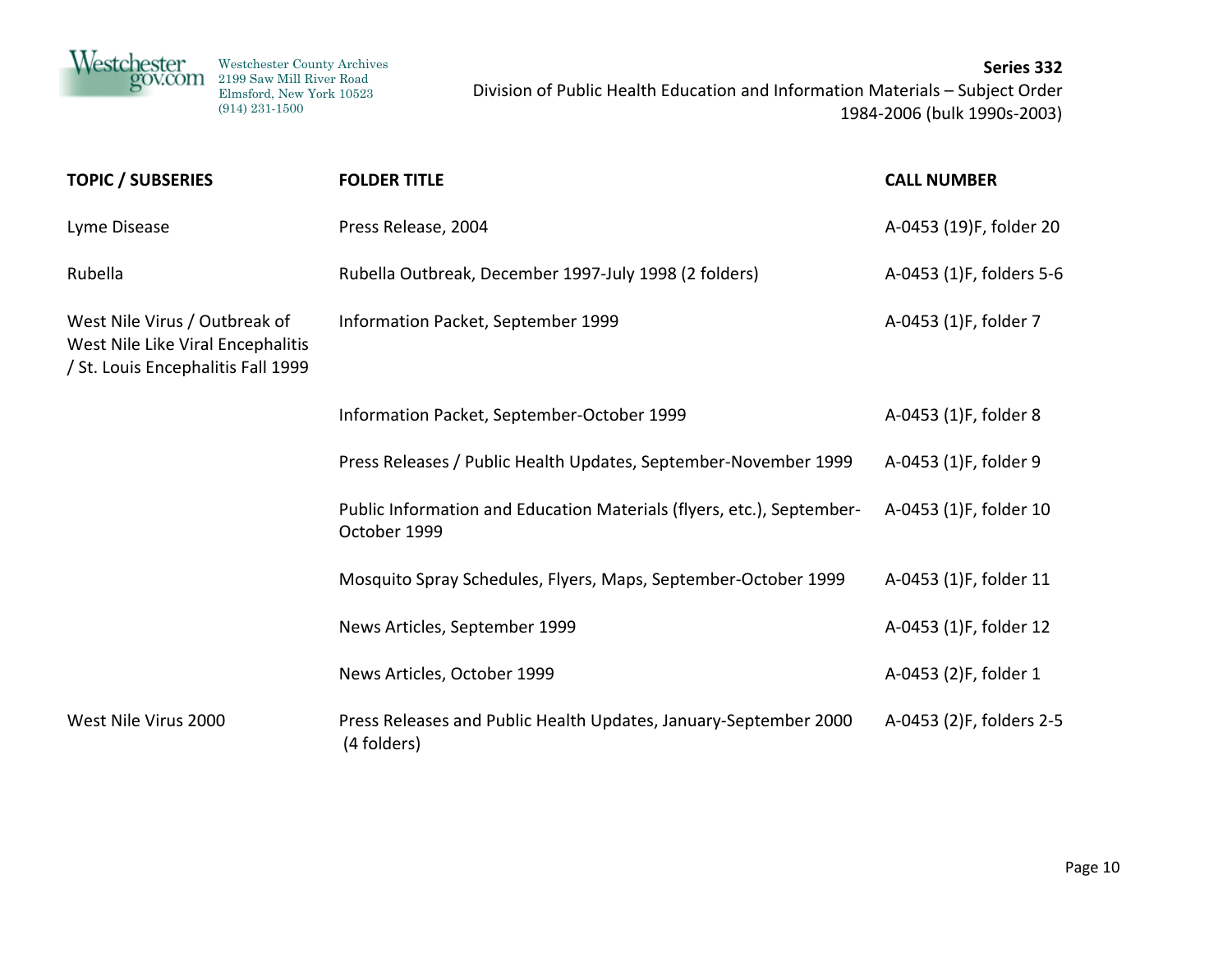

| <b>TOPIC / SUBSERIES</b> | <b>FOLDER TITLE</b>                                                                                                                            | <b>CALL NUMBER</b>       |
|--------------------------|------------------------------------------------------------------------------------------------------------------------------------------------|--------------------------|
| West Nile Virus 2000     | Chart / Map – Bird Specimens Submitted for Testing, West Nile<br>Findings and Spray Responses, September 11/13, 2000                           | A-0453 (2)F, folder 6    |
|                          | Bulk Mailings, February-October 2000 (2 folders)                                                                                               | A-0453 (2)F, folders 7-8 |
|                          | Distribution List, Educational Materials, April-September 2000                                                                                 | A-0453 (2)F, folder 9    |
|                          | <b>Education Materials (3 folders)</b>                                                                                                         | A-0453 (3)F, folders 1-3 |
|                          | <b>Educational Materials</b>                                                                                                                   | A-0453 (3)F, folder 4    |
|                          | Education Materials - CDC Mosquito Slides                                                                                                      | A-0453 (3)F, folder 5    |
|                          | Operation S.T.I.N.G. Information                                                                                                               | A-0453 (3)F, folder 6    |
|                          | Presentation by WC Department of Health Committee on Health and<br>Environment / Operation S.T.I.N.G. Educational Materials, April 13,<br>2000 | A-0453 (3)F, folder 7    |
|                          | Operation S.T.I.N.G. display / mailer                                                                                                          | A-0453 (3)F, folder 8    |
|                          | <b>Communications with Municipal Officials</b>                                                                                                 | A-0453 (3)F, folder 9    |
|                          | Press Releases and Updates, January-August 2000                                                                                                | A-0453 (3)F, folder 10   |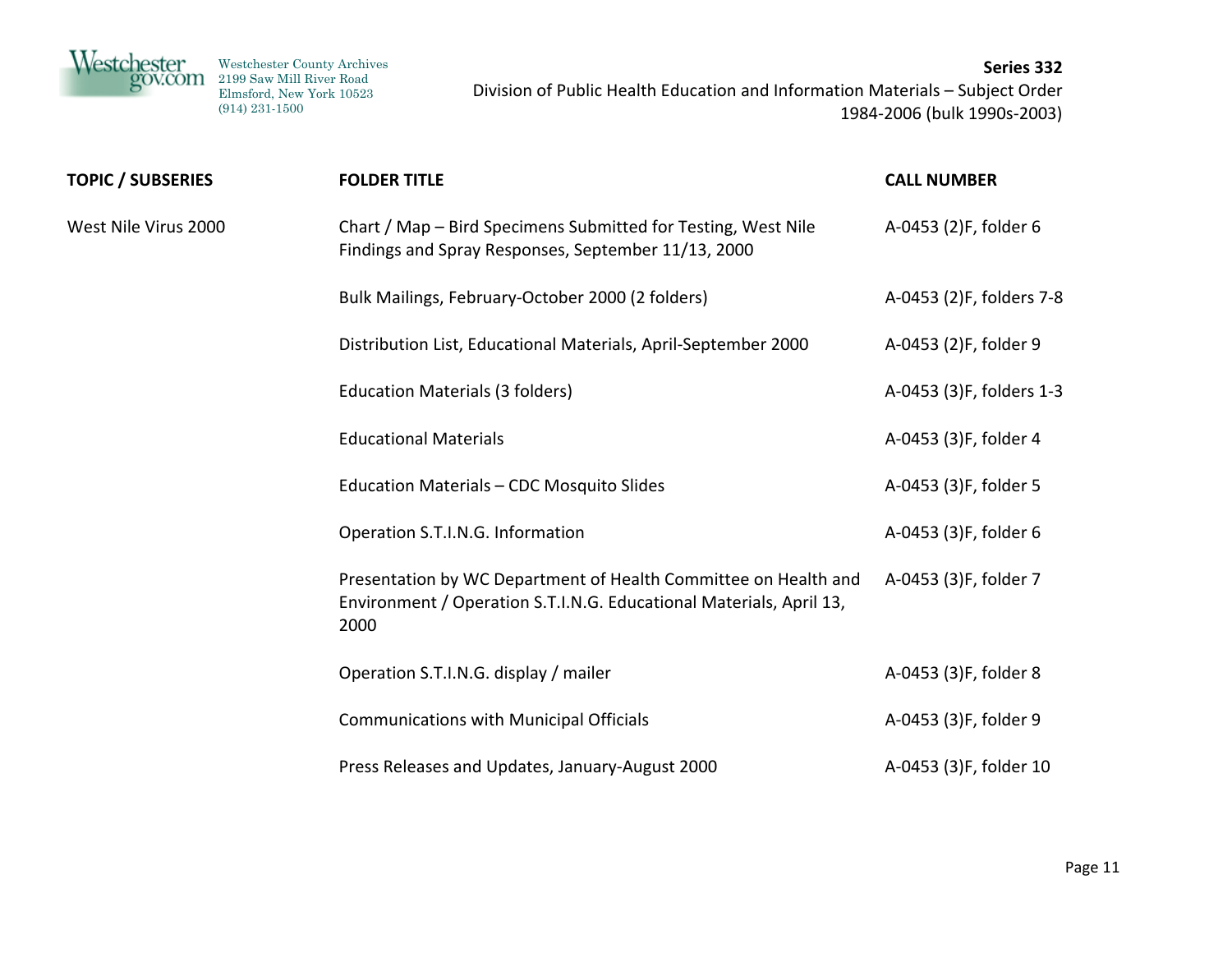

| <b>TOPIC / SUBSERIES</b> | <b>FOLDER TITLE</b>                                                                           | <b>CALL NUMBER</b>       |
|--------------------------|-----------------------------------------------------------------------------------------------|--------------------------|
| West Nile Virus 2000     | West Nile Virus Website Sample Materials (2 folders)                                          | A-0453 (4)F, folders 1-2 |
|                          | Hotline Scripts, March 29-August 8, 2000                                                      | A-0453 (4)F, folder 3    |
|                          | Hotline Scripts, July 19-August 25, 2000                                                      | A-0453 (4)F, folder 4    |
|                          | Education / Information Materials with distribution information                               | A-0453 (4)F, folder 5    |
|                          | Mailings, April-June 2000                                                                     | A-0453 (4)F, folder 6    |
|                          | Media Calls and Interviews Log, March-September 2000                                          | A-0453 (4)F, folder 7    |
|                          | News Articles, January-July 2000 (2 folders)                                                  | A-0453 (4)F, folders 8-9 |
|                          | News Articles, August-October 2000 (2 folders)                                                | A-0453 (5)F, folders 1-2 |
|                          | Hotline Usage Log / Statistics, After Hours Script                                            | A-0453 (5)F, folder 3    |
|                          | West Nile Virus Findings and Spray Response / Positive Birds /<br><b>Ground Spraying Logs</b> | A-0453 (5)F, folder 4    |
|                          | Communications with Public Officials other than Press Releases                                | A-0453 (5)F, folder 5    |
|                          | Health Education and Outreach Efforts Summary                                                 | A-0453 (5)F, folder 6    |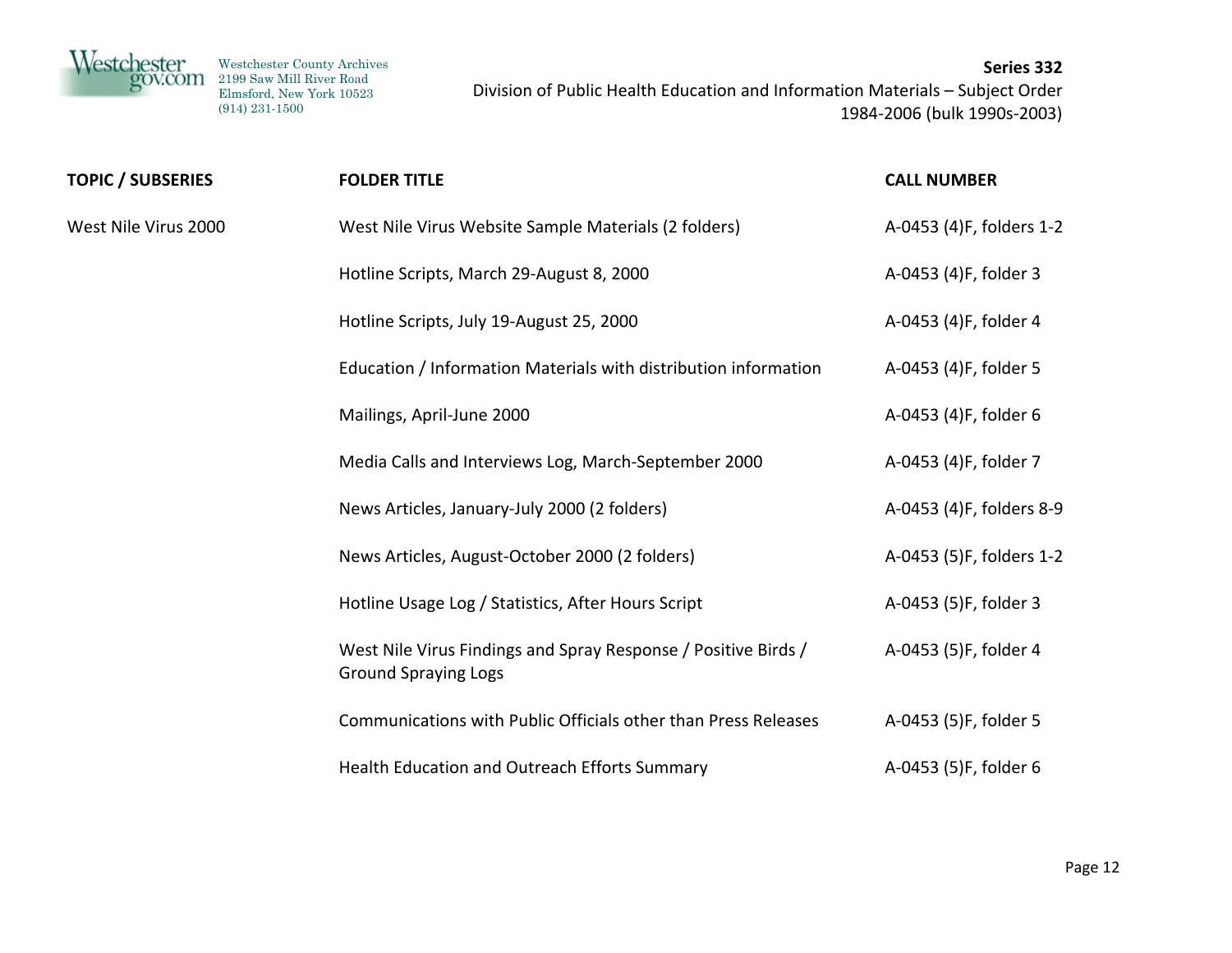

| TOPIC / SUBSERIES    | <b>FOLDER TITLE</b>                                                                                                     | <b>CALL NUMBER</b>         |
|----------------------|-------------------------------------------------------------------------------------------------------------------------|----------------------------|
| West Nile Virus 2000 | Timelines - 1999 Encephalitis Outbreak, 2000 Operation S.T.I.N.G.                                                       | A-0453 (5)F, folder 7      |
|                      | West Nile Virus 1999 Report - January 2000                                                                              | A-0453 (5)F, folder 8      |
|                      | Maps – Assorted Samples of Spray Schedules, Spray Zones, and<br>Positive Findings                                       | A-0453 (5)F, folder 9      |
|                      | West Nile Virus Related Inquiries Report, September-October 2000                                                        | A-0453 (5)F, folder 10     |
|                      | Bird Surveillance Weekly Report, October 2-October 15, 2000                                                             | A-0453 (5)F, folder 11     |
|                      | Mosquito Weekly Report / Seasonal Report, August/September 2000                                                         | A-0453 (5)F, folder 12     |
|                      | New York State West Nile Virus Response Plan, May 2000 (2 folders)                                                      | A-0453 (5)F, folders 13-14 |
|                      | Journal News West Nile Virus Survey, August 4, 2000                                                                     | A-0453 (6)F, folder 1      |
|                      | Pesticide Safety Study Articles, 1990, 2000                                                                             | A-0453 (6)F, folder 2      |
|                      | Center for Disease Control MMWR (Morbidity and Mortality Weekly<br>Report), miscellaneous articles, January-August 2000 | A-0453 (6)F, folder 3      |
|                      | West Nile Virus in Westchester County, Information for Department<br>of Health Commissioner, August 2000                | A-0453 (19)F, folder 12    |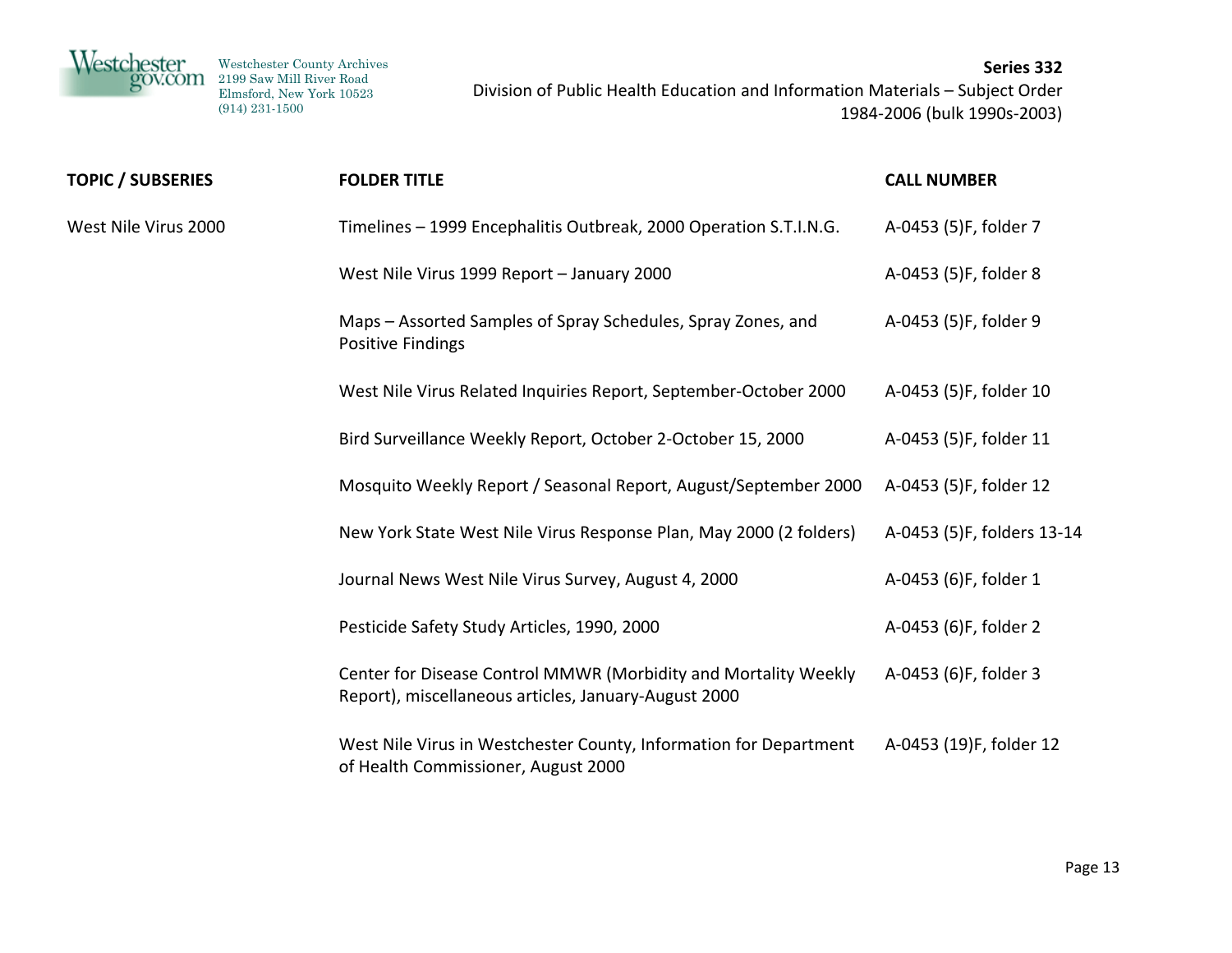

| <b>TOPIC / SUBSERIES</b>                                                                     | <b>FOLDER TITLE</b>                                                                                 | <b>CALL NUMBER</b>      |
|----------------------------------------------------------------------------------------------|-----------------------------------------------------------------------------------------------------|-------------------------|
| West Nile Virus 2001                                                                         | Communications, Handouts, Statistics                                                                | A-0453 (6)F, folder 4   |
|                                                                                              | Educational Materials / Distribution Info                                                           | A-0453 (6)F, folder 5   |
|                                                                                              | Operation Spring S.T.I.N.G. 2001                                                                    | A-0453 (19)F, folder 13 |
|                                                                                              | Press Releases and News Articles, January, May-November 2001                                        | A-0453 (6)F, folder 6   |
|                                                                                              | Distribution Letters, June-August 2001                                                              | A-0453 (6)F, folder 7   |
|                                                                                              | 2001 Interim Strategy for Mosquito Borne Disease Surveillance and<br>Control, March 27, 2001 report | A-0453 (6)F, folder 8   |
|                                                                                              | New York State Department of Health West Nile Virus Planning<br>Meeting materials, March 2, 2001    | A-0453 (6)F, folder 9   |
| West Nile Virus 2002-2006                                                                    | Operation S.T.I.N.G. Spring Clean-Up Flyers, ca. 2002-2006                                          | A-0453 (6)F, folder 10  |
| West Nile Virus 2003                                                                         | General Materials, 2003                                                                             | A-0453 (19)F, folder 14 |
| West Nile Virus-<br>Comprehensive Mosquito-Borne<br>Disease Surveillance and Control<br>Plan | Technical Memo - Air Drift / Deposition Sensitivity Modeling,<br>August, 2001                       | A-0453 (6)F, folder 11  |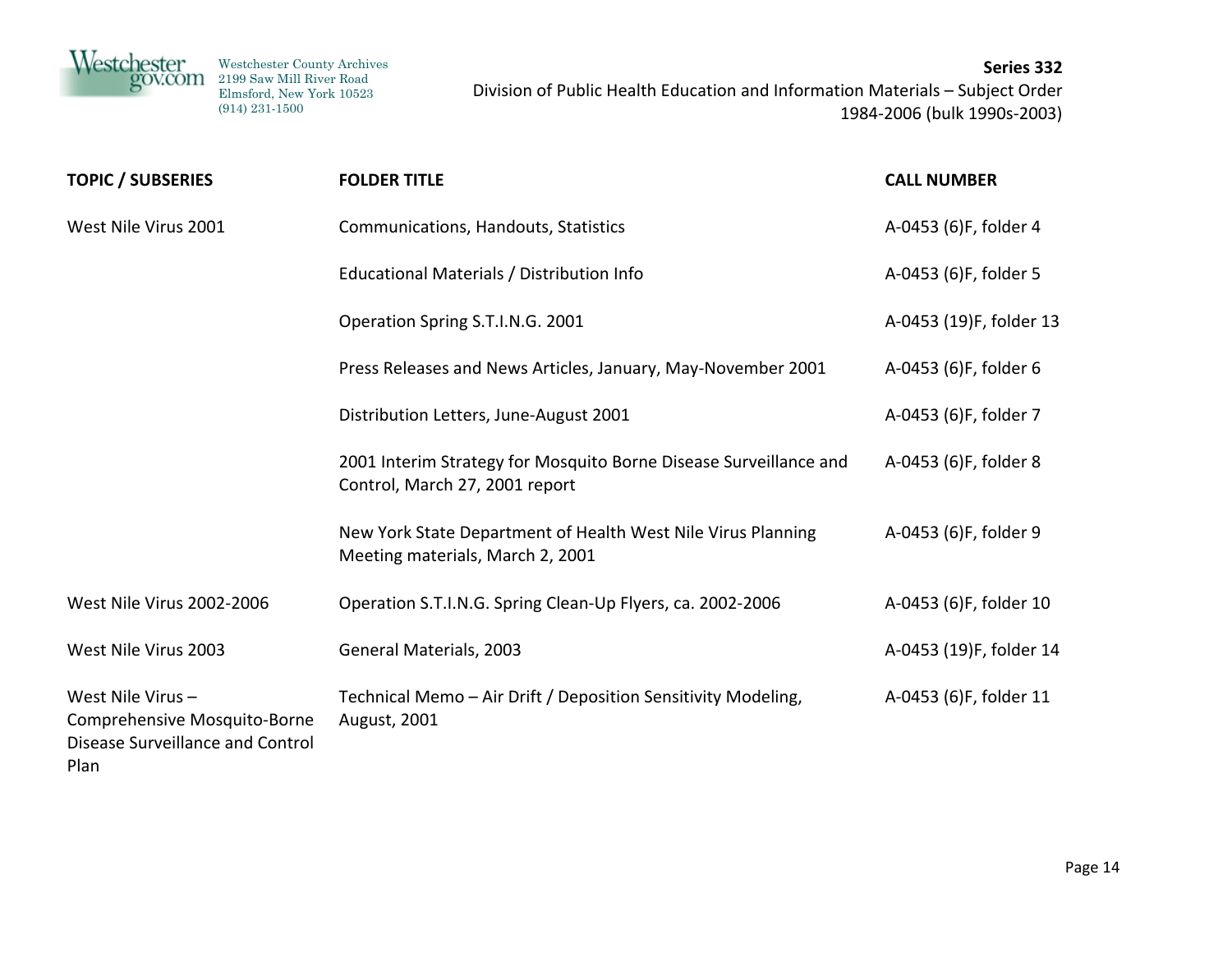| <i>Nestchester</i>                                                                           | Westchester County Archives<br>2199 Saw Mill River Road<br>Elmsford, New York 10523<br>$(914)$ 231-1500 | Division of Public Health Education and Information Materials - Subject Order      | Series 332<br>1984-2006 (bulk 1990s-2003) |
|----------------------------------------------------------------------------------------------|---------------------------------------------------------------------------------------------------------|------------------------------------------------------------------------------------|-------------------------------------------|
| <b>TOPIC / SUBSERIES</b>                                                                     |                                                                                                         | <b>FOLDER TITLE</b>                                                                | <b>CALL NUMBER</b>                        |
| West Nile Virus-<br>Comprehensive Mosquito-Borne<br>Disease Surveillance and Control<br>Plan |                                                                                                         | Preliminary Draft Generic Environmental Impact Statement ("GEIS"),<br>October 2001 | A-0453 (6)F, folder 12                    |
|                                                                                              |                                                                                                         | Preliminary Draft GEIS, Appendix, 3 volumes, October 2001                          | A-0453 (7)F, folders 1-3                  |
|                                                                                              |                                                                                                         | Draft GEIS, November 2001                                                          | A-0453 (8)F, folder 1                     |
|                                                                                              |                                                                                                         | Draft GEIS, Appendix, Volume 1 of 3, November 2001                                 | A-0453 (8)F, folder 2                     |
|                                                                                              |                                                                                                         | Draft GEIS, Appendix, Volumes 2 and 3 of 3, November 2001                          | A-0453 (9)F, folders 1-2                  |
|                                                                                              |                                                                                                         | Draft GEIS, Revised Sections, November 2001                                        | A-0453 (9)F, folder 3                     |
|                                                                                              |                                                                                                         | Draft GEIS, Draft Summary of Comments, January 2002                                | A-0453 (9)F, folder 4                     |
|                                                                                              |                                                                                                         | Preliminary Final GEIS, February 2002                                              | A-0453 (10)F, folder 1                    |
|                                                                                              |                                                                                                         | Final GEIS, February 2002                                                          | A-0453 (10)F, folder 2                    |
|                                                                                              |                                                                                                         | Slides found in box with GEIS volumes (but without any identifying<br>information] | A-0453 (10)F, folder 3                    |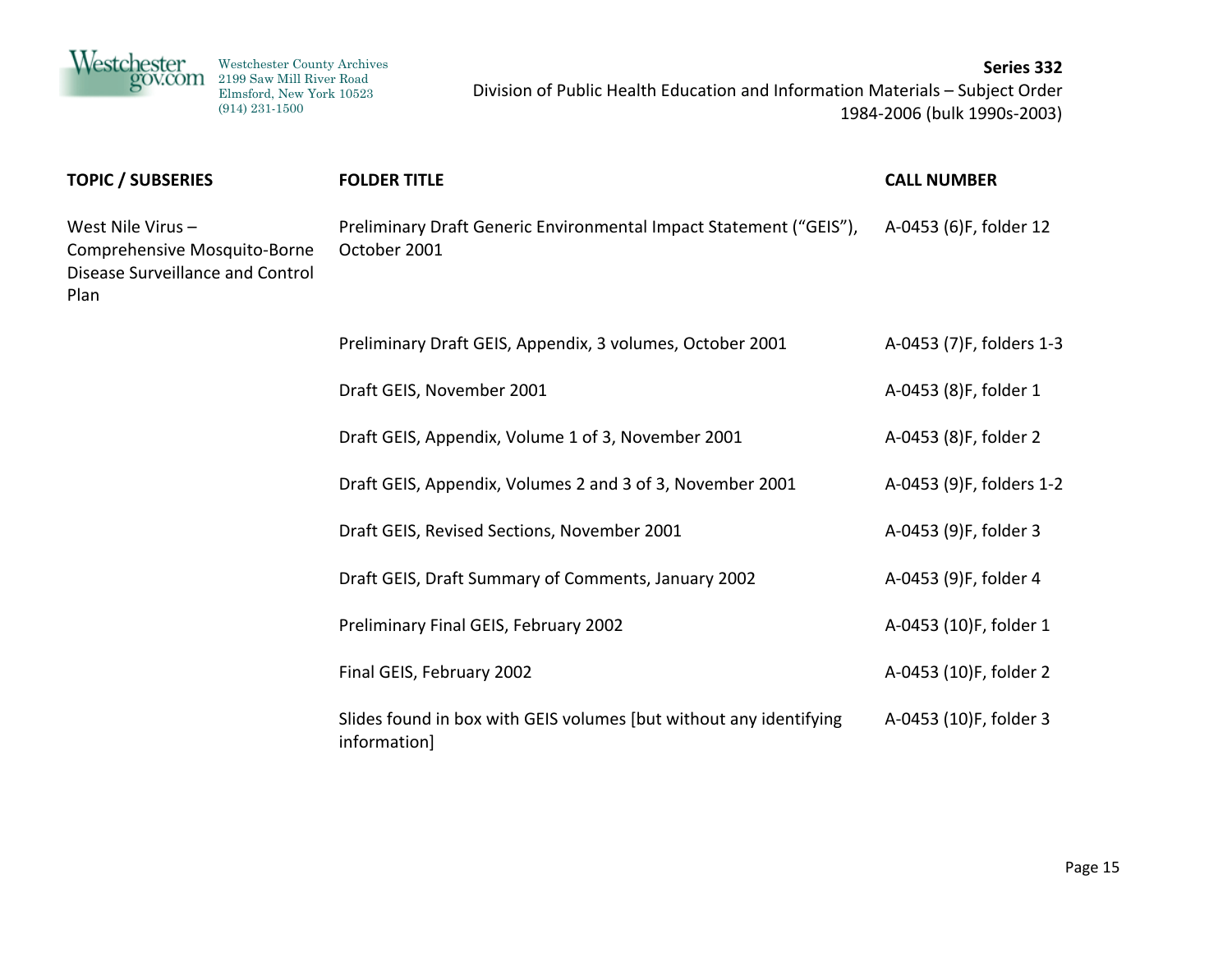

| <b>TOPIC / SUBSERIES</b>               | <b>FOLDER TITLE</b>                                                                           | <b>CALL NUMBER</b>      |
|----------------------------------------|-----------------------------------------------------------------------------------------------|-------------------------|
| Board of Health / Health<br>Department | Information Binder on Board of Health and Health Department,<br>December 1994                 | A-0453 (12)F, folder 10 |
|                                        | Board of Health Retreat Packet, September 20, 2000                                            | A-0453 (12)F, folder 11 |
|                                        | Health Department Offices and Services, ca. 1985-2001 -<br><b>Educational Materials about</b> | A-0453 (11)F, folder 8  |
|                                        | Health Education & Information / West Nile 2001 Proposed Budget                               | A-0453 (21)F, folder 13 |
| <b>Educational Materials</b>           | 1998 – all subjects (print job requests)                                                      | A-0453 (10)F, folder 9  |
|                                        | Baby Shower, 1997                                                                             | A-0453 (10)F, folder 10 |
|                                        | Breast Health / Mammography, 1990s                                                            | A-0453 (10)F, folder 11 |
|                                        | Diabetes Awareness / Sugar Patch Kit (Girl Scout Leader Training<br>Manual), ca. early 1990s  | A-0453 (11)F, folder 1  |
|                                        | Fit Kids, ca. 2003                                                                            | A-0453 (11)F, folder 2  |
|                                        | Food and Restaurant Safety, ca. 1996 & 2000                                                   | A-0453 (11)F, folder 3  |
|                                        | Halloween Safety, 1996-1998                                                                   | A-0453 (11)F, folder 4  |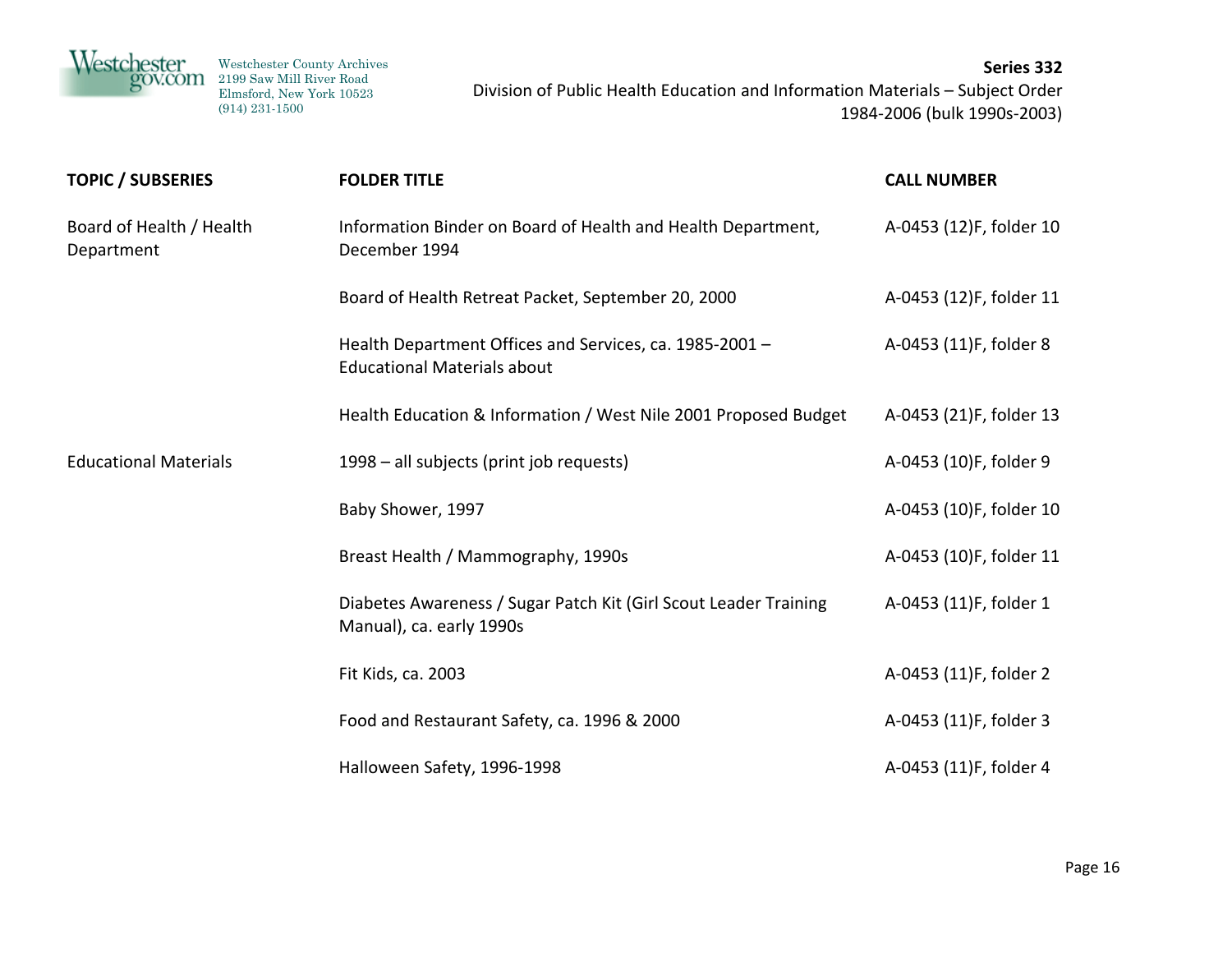

| <b>TOPIC / SUBSERIES</b>     | <b>FOLDER TITLE</b>                                                                                            | <b>CALL NUMBER</b>      |
|------------------------------|----------------------------------------------------------------------------------------------------------------|-------------------------|
| <b>Educational Materials</b> | Hand Washing, ca. 1998                                                                                         | A-0453 (11)F, folder 5  |
|                              | Hand Washing - W.A.S.H. Up Westchester, 2006                                                                   | A-0453 (11)F, folder 6  |
|                              | Health Conferences, 1998-2002                                                                                  | A-0453 (11)F, folder 7  |
|                              | Household Chemicals, 1990s, 2003                                                                               | A-0453 (11)F, folder 10 |
|                              | Immunization, Baby & Mother Health, 1990s                                                                      | A-0453 (11)F, folder 11 |
|                              | Immunization Week Campaign, April 23-29, 1994                                                                  | A-0453 (11)F, folder 12 |
|                              | Lead, 1993, 1995, 1998                                                                                         | A-0453 (11)F, folder 13 |
|                              | Men's Health Initiative, 1998                                                                                  | A-0453 (11)F, folder 14 |
|                              | Miscellaneous (general health, sharps disposal, healthy living, heat<br>stroke, and other subjects), ca. 1990s | A-0453 (11)F, folder 15 |
|                              | Pesticide Usage and Notification Laws, 1998-early 2000s                                                        | A-0453 (11)F, folder 16 |
|                              | Rabies / Hantavirus, 1990s                                                                                     | A-0453 (11)F, folder 17 |
|                              | Smoking Cessation / "Butt Out" Westchester, 1990s - early 2000s                                                | A-0453 (11)F, folder 18 |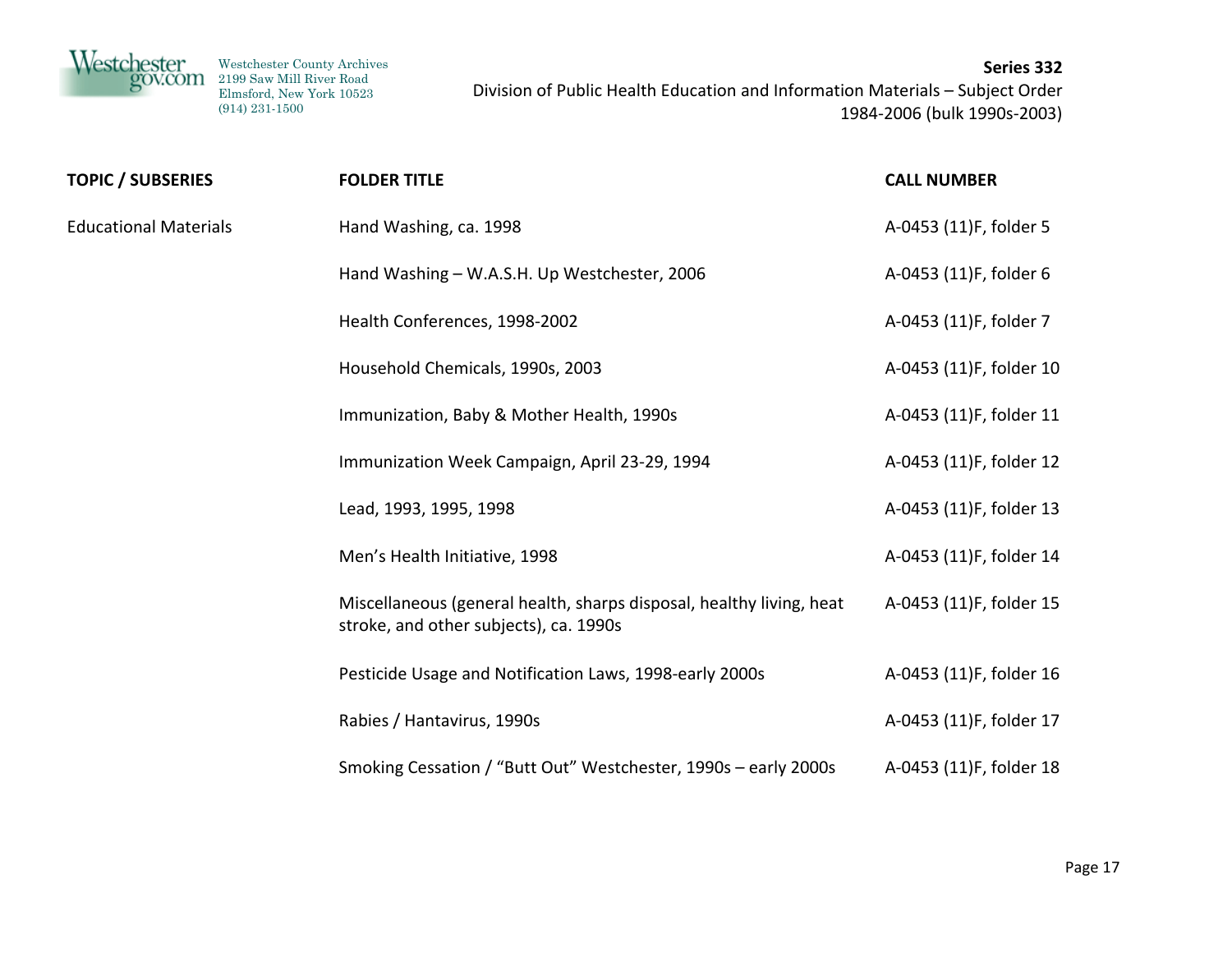

| <b>TOPIC / SUBSERIES</b>     | <b>FOLDER TITLE</b>                                                                         | <b>CALL NUMBER</b>     |
|------------------------------|---------------------------------------------------------------------------------------------|------------------------|
| <b>Educational Materials</b> | Stay Well Program, 1985                                                                     | A-0453 (12)F, folder 1 |
|                              | Suspicious Packages, ca. 2001 (?)                                                           | A-0453 (12)F, folder 2 |
|                              | Teen Health (general, condoms, steroids, HIV), 1990s, early 2000s                           | A-0453 (12)F, folder 3 |
|                              | Tuberculosis and Hepatitis B, 1993-1994                                                     | A-0453 (12)F, folder 4 |
|                              | Walking Kit, ca. late 1980s-early 1990s                                                     | A-0453 (12)F, folder 5 |
|                              | Yonkers Pulse / Healthy Heart Program: Nutrition, mid-1980s-early<br>1990s                  | A-0453 (12)F, folder 6 |
|                              | Yonkers Pulse / Healthy Heart Program: Diabetes, ca. 1989                                   | A-0453 (12)F, folder 7 |
|                              | Yonkers Pulse / Healthy Heart Program: Physical Activity, ca. late<br>1980s                 | A-0453 (12)F, folder 8 |
|                              | Yonkers Pulse / Healthy Heart Program: Smoking / High Blood<br>Pressure, 1980s, early 1990s | A-0453 (12)F, folder 9 |
| <b>Other Health Subjects</b> | Anti-Smoking: TV You Control Workshop, 2001                                                 | A-0453 (21)F, folder 6 |
|                              | Asthma Conference, 2003                                                                     | A-0453 (21)F, folder 7 |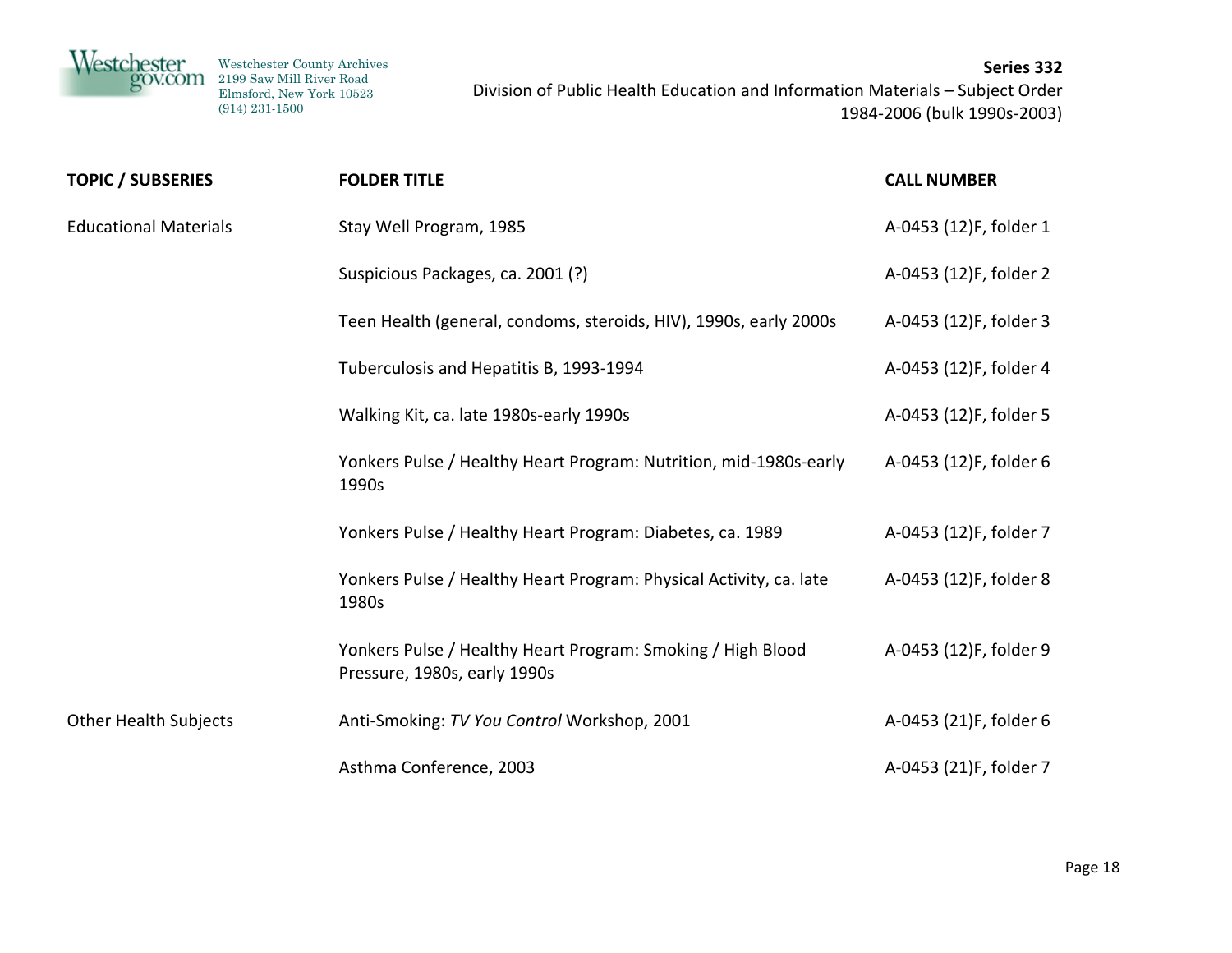

| <b>TOPIC / SUBSERIES</b>     | <b>FOLDER TITLE</b>                                                                             | <b>CALL NUMBER</b>      |
|------------------------------|-------------------------------------------------------------------------------------------------|-------------------------|
| <b>Other Health Subjects</b> | Flu Clinics, 2003                                                                               | A-0453 (21)F, folder 8  |
|                              | Fun in Fitness Festival / PepsiCo - Fit Kids, 2003                                              | A-0453 (21)F, folder 9  |
|                              | Gerontology Conference, April 12, 2000                                                          | A-0453 (21)F, folder 10 |
|                              | Gerontology Conference, April 26, 2001                                                          | A-0453 (21)F, folder 11 |
|                              | Gerontology Conference, April 10, 2002                                                          | A-0453 (21)F, folder 12 |
|                              | Lead Safe Westchester - Quarterly Meeting, March 14, 2001                                       | A-0453 (21)F, folder 14 |
|                              | Organ Donor Campaign, 2005                                                                      | A-0453 (21)F, folder 15 |
|                              | Pertussis (Whooping Cough) Outbreak, October 2002                                               | A-0453 (21)F, folder 16 |
|                              | Prenatal Care Assistance Program (PCAP) meetings, 2000-2001                                     | A-0453 (21)F, folder 17 |
|                              | Prenatal Care Assistance Program (PCAP) media questionnaire<br>results, ca. 2000?               | A-0453 (21)F, folder 18 |
|                              | Tobacco Free Awareness Week - New York State Department of<br>Health Media Packet, January 1996 | A-0453 (21)F, folder 19 |
|                              | Wellness in Westchester / Fit Kids, 2003                                                        | A-0453 (21)F, folder 20 |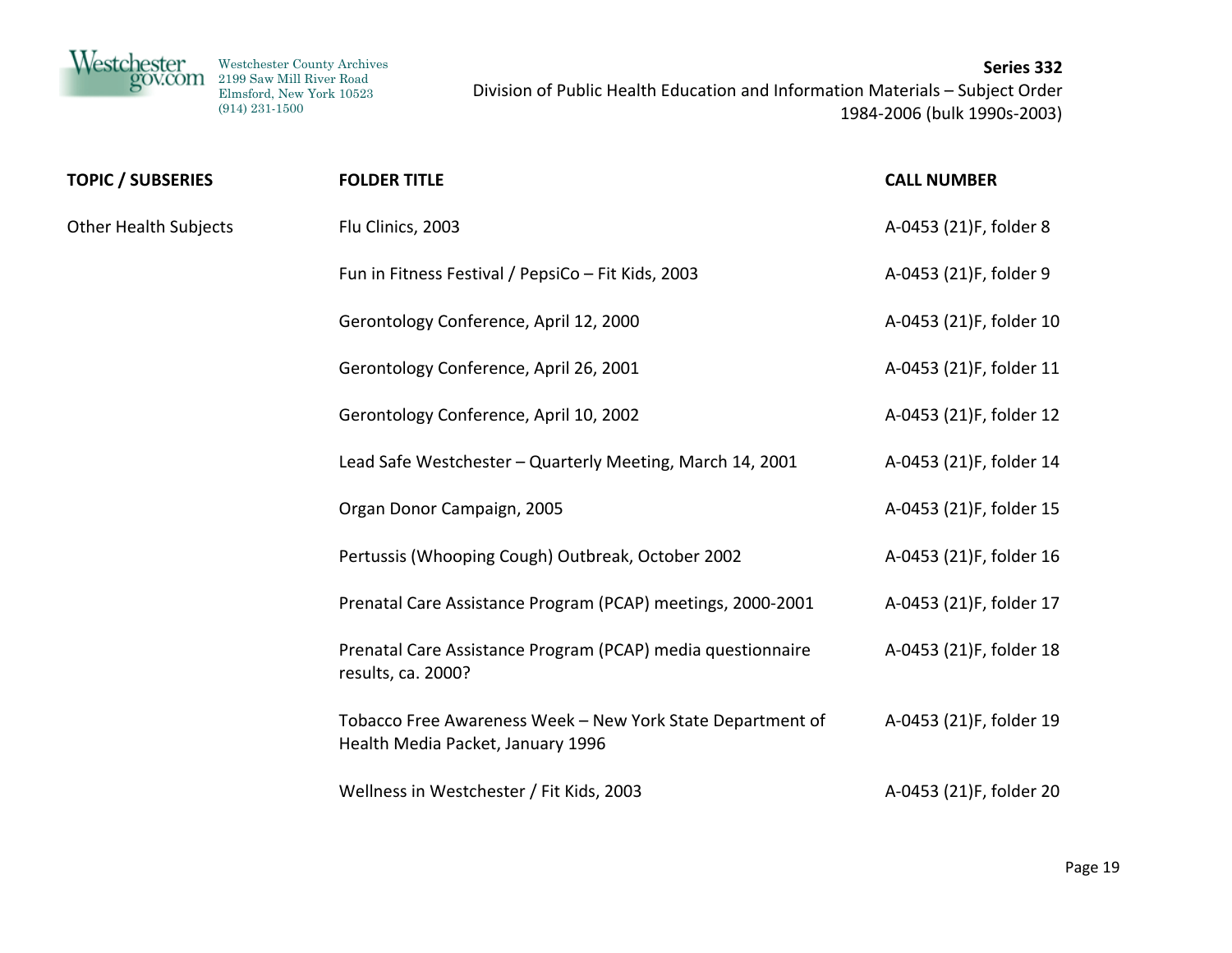| Westchester<br>gov.com | Westchester County Archives<br>2199 Saw Mill River Road<br>Elmsford, New York 10523<br>$(914)$ 231-1500 | Series 332<br>Division of Public Health Education and Information Materials - Subject Order<br>1984-2006 (bulk 1990s-2003) |
|------------------------|---------------------------------------------------------------------------------------------------------|----------------------------------------------------------------------------------------------------------------------------|
|                        |                                                                                                         |                                                                                                                            |

| <b>TOPIC / SUBSERIES</b>          | <b>FOLDER TITLE</b>                                                                                                  | <b>CALL NUMBER</b>      |
|-----------------------------------|----------------------------------------------------------------------------------------------------------------------|-------------------------|
| <b>Other Health Subjects</b>      | Westchester Communities for a Tobacco Free New York, 1997                                                            | A-0453 (22)F, folder 1  |
|                                   | Westchester Public Health Education and Research Inc., 1988-2000                                                     | A-0453 (22)F, folder 2  |
|                                   | Yonkers: Community Health Coalition / PEP (Pregnancy Education<br>and Preparation / Early Childhood Initiative, 2001 | A-0453 (22)F, folder 3  |
|                                   | Yonkers Community Health Report by Dr. Joshua Lipsman,<br>Commissioner of Health, March 20, 2002                     | A-0453 (22)F, folder 4  |
| Reports/Publications <sup>1</sup> | Community Partnership for a Healthy Westchester - Conference<br>Report, March 30-31, 1998                            | A-0453 (12)F, folder 12 |
|                                   | Child Immunization Monitoring and Follow-Up System, June 29, 1992<br>Presentation                                    | A-0453 (12)F, folder 13 |
|                                   | Chronic Disease Prevention Work Plan, 1999                                                                           | A-0453 (12)F, folder 14 |
|                                   | Chronic Diseases - Community Health Assessment for Westchester<br>County, 1999-2004                                  | A-0453 (12)F, folder 15 |
|                                   | Community Health Indicators -- Westchester, 1996                                                                     | A-0453 (12)F, folder 16 |

 $^1$  See also Series 200 – Government Publications – Health Department for annual reports, budget reports, and numerous other reports, educational materials *and other publications issued by the Health Department.*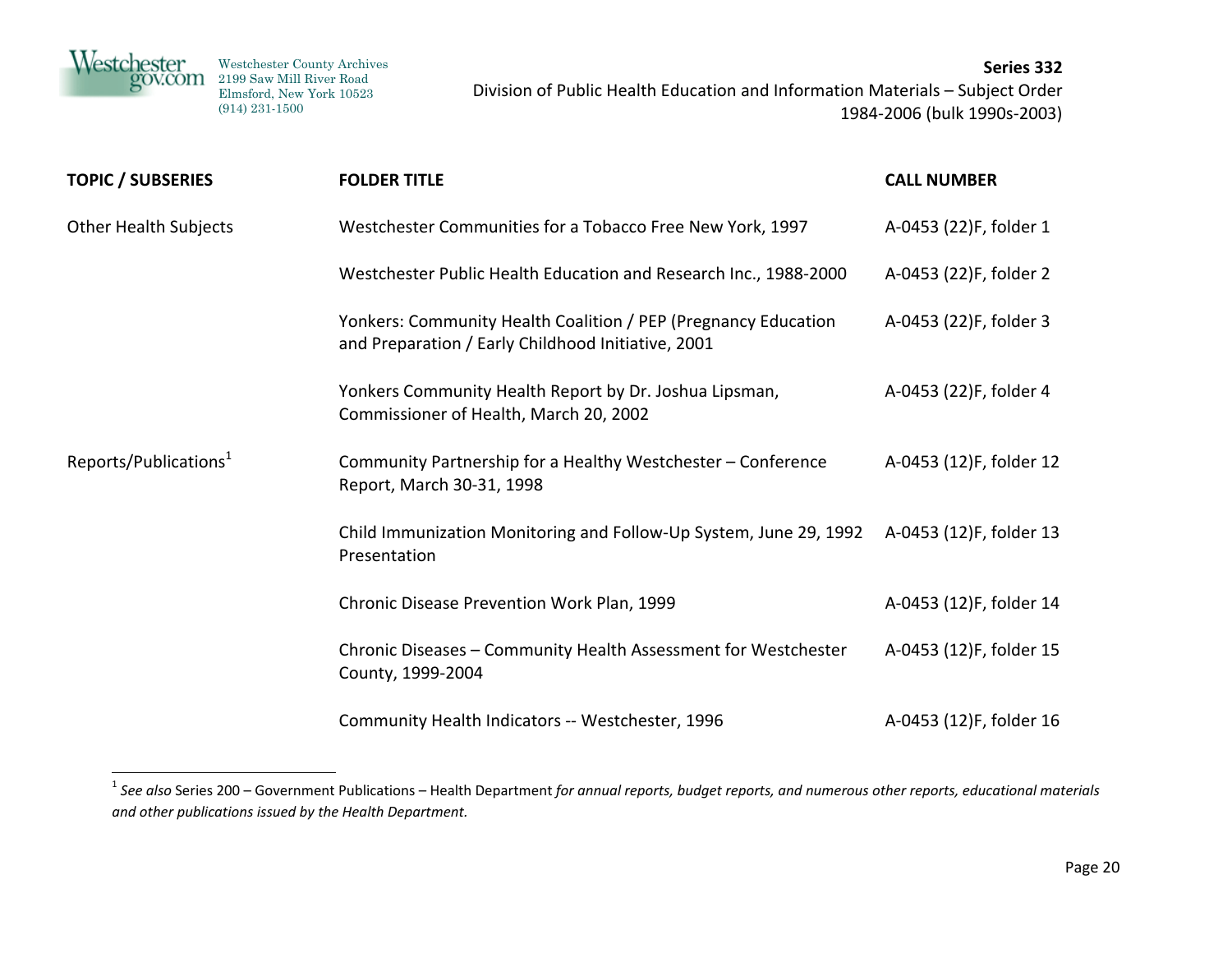

| <b>TOPIC / SUBSERIES</b> | <b>FOLDER TITLE</b>                                                                                                                                                              | <b>CALL NUMBER</b>     |
|--------------------------|----------------------------------------------------------------------------------------------------------------------------------------------------------------------------------|------------------------|
| Reports/Publications     | Focus on Community Health and Safety (includes Mortality Study,<br>1977-1981), 1984                                                                                              | A-0453 (13)F, folder 1 |
|                          | Health Disparities among African Americans - Qualitative Research<br>Report, October 11, 2005                                                                                    | A-0453 (13)F, folder 2 |
|                          | Health Disparities among African Americans - Quantitative Research<br>Report, ca. 2004-2005                                                                                      | A-0453 (13)F, folder 3 |
|                          | Health Disparities Among Blacks in Westchester County: A Snapshot<br>(draft), October 27, 2005                                                                                   | A-0453 (13)F, folder 4 |
|                          | Health Disparities Among Blacks in Westchester County: A Snapshot<br>(final?), ca. 2005                                                                                          | A-0453 (13)F, folder 5 |
|                          | Improving Birth Outcomes, April 2, 1996                                                                                                                                          | A-0453 (13)F, folder 6 |
|                          | Reclaiming our Health II: Health and Related Concerns of Persons of<br>African Descent in Westchester County, June 14, 2001                                                      | A-0453 (13)F, folder 7 |
|                          | Statistical Charts, various topics (infant mortality, lead screening,<br>sexually transmitted diseases, causes of death, Lyme disease, Long<br>Island Sound oxygen rates), 1980s | A-0453 (13)F, folder 8 |
|                          | Interim Terrorism Preparedness and Response Plan, July 27, 2002                                                                                                                  | A-0453 (13)F, folder 9 |